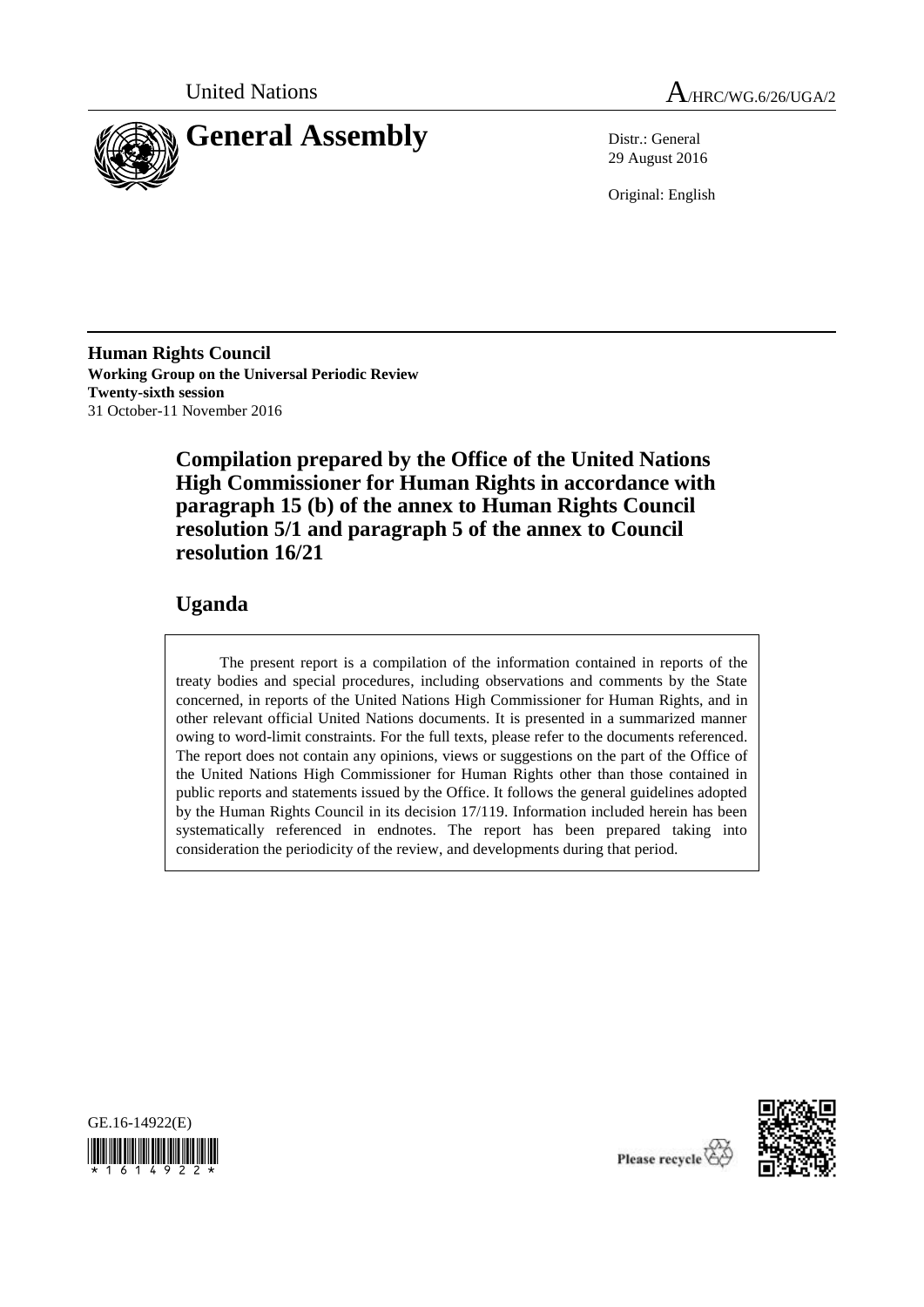# **I. Background and framework**

# **A. Scope of international obligations**<sup>1</sup>

## **1.** International human rights treaties<sup>2</sup>

|                                                                          | Status during previous cycle                                                           | Action after review | Not ratified/not accepted |
|--------------------------------------------------------------------------|----------------------------------------------------------------------------------------|---------------------|---------------------------|
| Ratification,<br>accession or<br>succession                              | <b>ICERD (1980)</b>                                                                    |                     | <b>ICCPR-OP2</b>          |
|                                                                          | <b>ICESCR (1987)</b>                                                                   |                     | OP-CAT                    |
|                                                                          | <b>ICCPR (1995)</b>                                                                    |                     | ICPPED (signature, 2007)  |
|                                                                          | <b>CEDAW</b> (1985)                                                                    |                     |                           |
|                                                                          | CAT (1986)                                                                             |                     |                           |
|                                                                          | CRC (1990)                                                                             |                     |                           |
|                                                                          | <b>OP-CRC-AC (2002)</b>                                                                |                     |                           |
|                                                                          | OP-CRC-SC (2001)                                                                       |                     |                           |
|                                                                          | <b>ICRMW</b> (1995)                                                                    |                     |                           |
|                                                                          | CRPD (2008)                                                                            |                     |                           |
| Reservations and/or                                                      | ICCPR (reservation, art. 5 (2), 1995)                                                  |                     |                           |
| declarations                                                             | OP-CRC-AC (declaration, art.3 (2),<br>minimum age of recruitment at 18 years,<br>2002) |                     |                           |
|                                                                          | ICRMW (reservation, art. 18 (3), 1995)                                                 |                     |                           |
| Complaints<br>procedures,<br>inquiries and urgent<br>action <sup>3</sup> | ICCPR-OP 1 (1995)                                                                      |                     | CAT, art. 22              |
|                                                                          | CAT, arts. 20 and 21 (2001)                                                            |                     | ICERD, art. 14            |
|                                                                          | OP-CRPD, art. 6 (2008)                                                                 |                     | OP-ICESCR                 |
|                                                                          |                                                                                        |                     | ICCPR, art. 41            |
|                                                                          |                                                                                        |                     | OP-CEDAW                  |
|                                                                          |                                                                                        |                     | OP-CRC-IC                 |
|                                                                          |                                                                                        |                     | ICRMW, arts. 76 and 77    |

#### **2. Other main relevant international instruments**

|                                                    | Status during previous cycle                                            | Action after review | Not ratified |
|----------------------------------------------------|-------------------------------------------------------------------------|---------------------|--------------|
| Ratification,<br><i>accession or</i><br>succession | Convention on the Prevention and<br>Punishment of the Crime of Genocide |                     |              |
|                                                    | Rome Statute of the International Criminal<br>Court                     |                     | -            |

Palermo Protocol<sup>4</sup>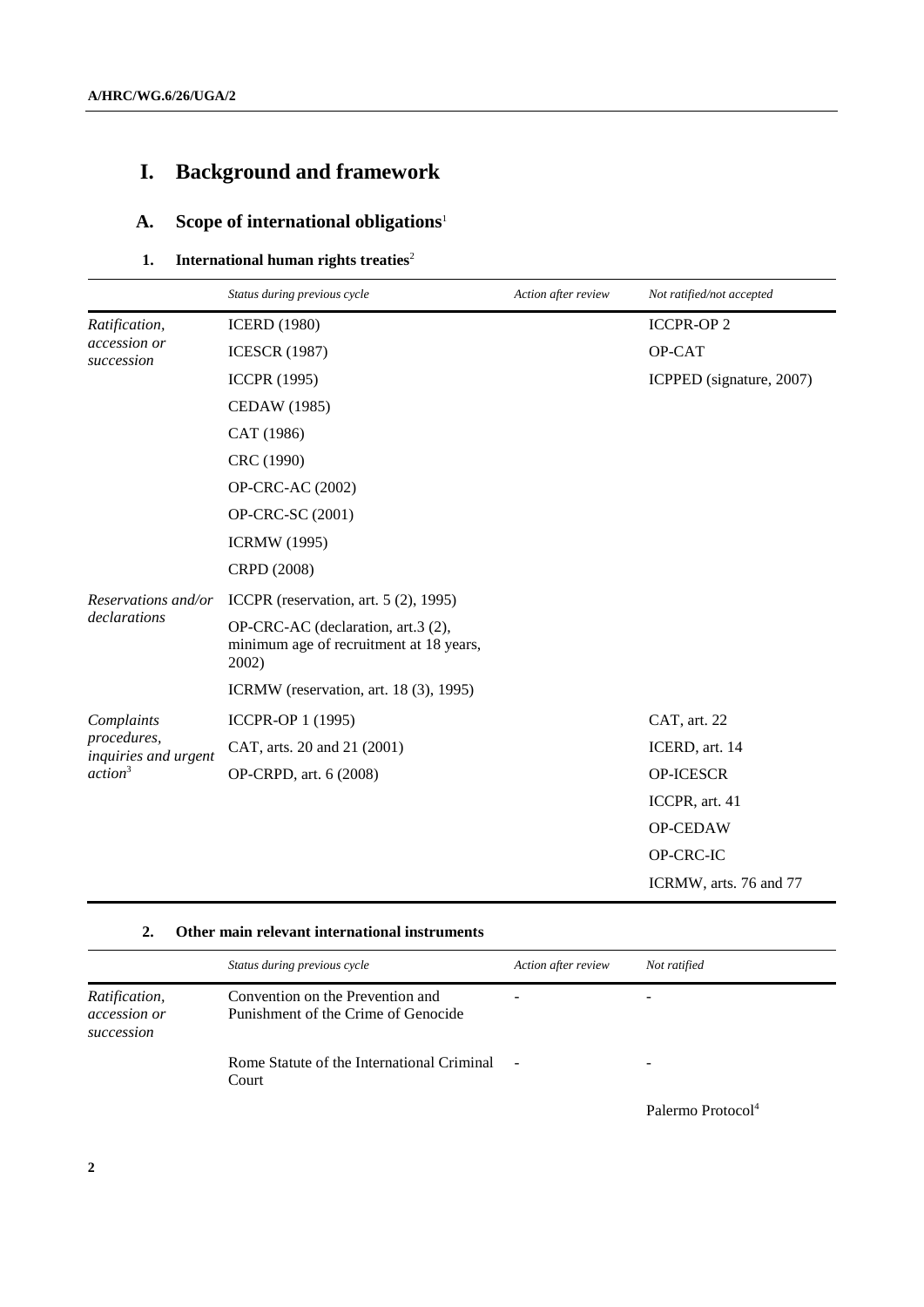| Status during previous cycle                                                                                                | Action after review | Not ratified                                                |
|-----------------------------------------------------------------------------------------------------------------------------|---------------------|-------------------------------------------------------------|
| Conventions on refugees and stateless<br>persons (except 1961 Convention on the<br>Reduction of Statelessness) <sup>5</sup> |                     | 1961 Convention on the<br><b>Reduction of Statelessness</b> |
| Geneva Conventions of 12 August 1949 and -<br>Additional Protocols I and II <sup>6</sup>                                    |                     |                                                             |
| ILO fundamental conventions except<br>Nos. 138 and $182^7$                                                                  |                     |                                                             |
|                                                                                                                             |                     | <b>ILO Conventions Nos. 169</b><br>and $1898$               |
| Convention against Discrimination in<br>Education                                                                           |                     |                                                             |

1. In 2015, the Committee on Economic, Social and Cultural Rights recommended that Uganda consider ratifying OP-ICESCR and ICPPED<sup>9</sup> and acceding to the ILO Indigenous and Tribal Peoples Convention, 1989 (No. 169).<sup>10</sup>

2. The United Nations country team recommended considering the ratification of OP-CEDAW.<sup>11</sup>

3. In 2015, the Committee on the Protection of the Rights of All Migrant Workers and Members of Their Families recommended that Uganda: consider withdrawing the reservation made with respect to article 18 (3) (d) of ICRMW;<sup>12</sup> consider making the declarations provided for in articles 76 and 77 of ICRMW; <sup>13</sup> consider ratifying or acceding to the ILO Migration for Employment Convention (Revised), 1949 (No. 97), and the Domestic Workers Convention,  $2011$  (No. 189);<sup>14</sup> and proceed to ratifying the Protocol to Prevent, Suppress and Punish Trafficking in Persons, Especially Women and Children, and the Protocol against the Smuggling of Migrants by Land, Sea and Air, supplementing the United Nations Convention against Transnational Organized Crime. 15

4. The country team<sup>16</sup> and the Office of the United Nations High Commissioner for Refugees (UNHCR)<sup>17</sup> recommended implementing obligations under the 1954 Convention relating to the Status of Stateless Persons and acceding to the 1961 Convention on the Reduction of Statelessness in line with the pledge it made during the commemoration of the sixtieth anniversary of the adoption of the 1951 Convention.

#### **B. Constitutional and legislative framework**

5. The Committee on Economic, Social and Cultural Rights urged Uganda to strengthen enforcement of the Domestic Violence Act by sensitizing the judiciary, prosecutors and police about the provisions of the Act. Uganda should adopt and implement the Sexual Offences Bill.<sup>18</sup>

6. The country team stated that, during the reporting period, Uganda had adopted human rights-oriented laws, including the Prevention and Prohibition of Torture Act 2012,<sup>19</sup> and recommended passing legislation on administration and access to justice such as the Judiciary Administration Bill, the Legal Aid Policy, the Children Amendment Bill, the Witness Protection Bill, the National Transitional Justice Policy and Law, the Amnesty Act (Amendment) Bill and the Law Revision (Penalties in Criminal Matters) Miscellaneous Amendment Bill.<sup>20</sup> It also recommended strengthening legal protection against sexual offences and addressing gaps in the Penal Code Act and Evidence Act.<sup>21</sup>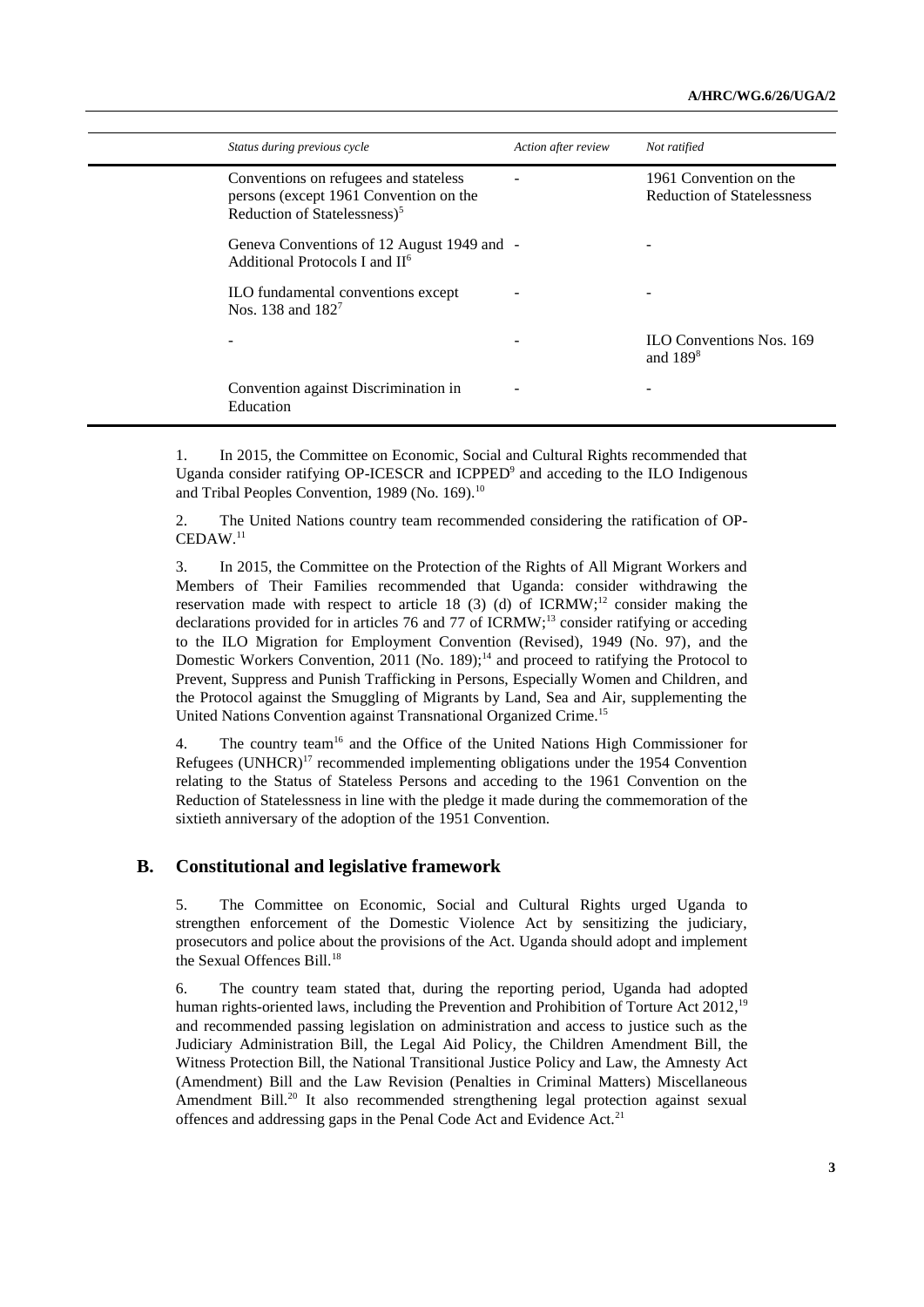7. The Committee on the Protection of the Rights of All Migrant Workers and Members of Their Families recommended that Uganda step up efforts to enforce the Prevention of Trafficking in Persons Act and allocate sufficient resources for the implementation of strategies to eliminate trafficking in persons.<sup>22</sup>

8. The Committee on the Rights of Persons with Disabilities recommended amending the Children's Act in line with ICRPD in order to mainstream the rights of children with disabilities across all programmes and provide necessary resources for their protection.<sup>23</sup>

9. UNHCR recommended that the Government align the provisions of the Constitution with those of the Refugee Act 2006 and of the Citizenship and Immigration Control Act and put in place procedures for naturalizing refugees with links to Uganda, for example through birth, marriage and length of stay. $24$ 

#### **C. Institutional and human rights infrastructure and policy measures**

10. The Committee on Economic, Social and Cultural Rights was concerned about the insufficient budgetary resources allocated to the Uganda Human Rights Commission and recommended that Uganda implement the decisions taken by the Commission and that it follow up on its reports.<sup>25</sup> The country team noted that the Commission had witnessed a protracted delay in the appointment of its commissioners.<sup>26</sup>

11. The country team stated that Uganda had created the standing parliamentary committee on human rights and recommended that it expedite the adoption of the national human rights action plan.<sup>27</sup>

12. The Committee on Economic, Social and Cultural Rights recommended that national awareness-raising campaigns be conducted to combat all forms of violence against women and girls and to encourage victims to report cases of violence and that measures aimed at protecting and rehabilitating victims of violence be strengthened.<sup>28</sup>

13. The Committee on the Protection of the Rights of All Migrant Workers and Members of Their Families recommended that Uganda ensure human and financial resources for institutions handling migration issues, such as the Ministry of Foreign Affairs, the Ministry of Gender, Labour and Social Development, the Directorate of Citizenship and Immigration Control, the National Citizenship and Immigration Board and the Uganda Human Rights Commission.<sup>29</sup> The Committee also recommended adopting and implementing the National Migration Policy, the National Diaspora Policy and the National Immigrants Policy.<sup>30</sup>

14. The same Committee noted that the Directorate of Citizenship and Immigration Control and the Anti-Trafficking Task Force had been engaged in a series of trafficking prevention awareness-raising activities.<sup>31</sup>

15. The Committee on Economic, Social and Cultural Rights recommended that Uganda allocate the resources necessary for the Equal Opportunities Commission to discharge its role<sup>32</sup> and that it implement the National Employment Policy effectively.<sup>33</sup>

**Status of national human rights institutions**<sup>34</sup>

| National human rights institution | Status during previous cycle | Status during present cycle <sup>35</sup> |
|-----------------------------------|------------------------------|-------------------------------------------|
| Uganda Human Rights Commission    | A(2009)                      | A(2016)                                   |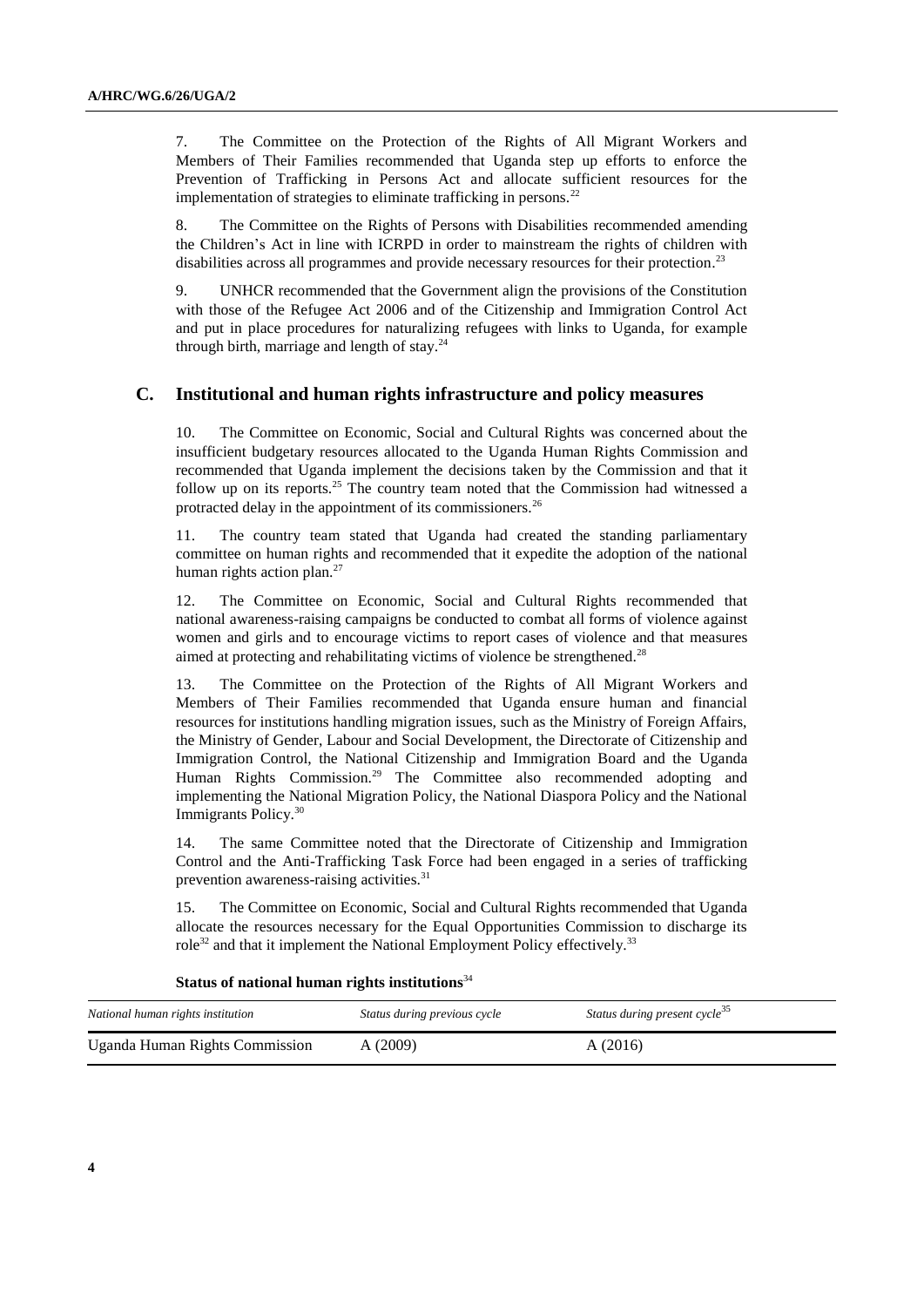# **II. Cooperation with human rights mechanisms**

# **A. Cooperation with treaty bodies**

## **1. Reporting status**

| Treaty body                                                                                                              | Concluding<br>observations included<br>in previous review | Latest report<br>submitted since<br>previous review | Latest concluding<br>observations | Reporting status                                              |
|--------------------------------------------------------------------------------------------------------------------------|-----------------------------------------------------------|-----------------------------------------------------|-----------------------------------|---------------------------------------------------------------|
| Committee on the<br><b>Elimination of Racial</b><br>Discrimination                                                       | March 2003                                                |                                                     |                                   | Combined eleventh to thirteenth<br>reports overdue since 2005 |
| Committee on<br>Economic, Social and<br><b>Cultural Rights</b>                                                           |                                                           | 2012                                                | June 2015                         | Second report due in 2020                                     |
| Human Rights<br>Committee                                                                                                | March 2004                                                |                                                     |                                   | Second report overdue since<br>2008                           |
| Committee on the<br>Elimination of<br>Discrimination against<br>Women                                                    | October 2010                                              |                                                     |                                   | Eighth report overdue since<br>2014                           |
| Committee against<br>Torture                                                                                             | May 2005                                                  |                                                     |                                   | Second report due in 2016                                     |
| Committee on the<br>Rights of the Child                                                                                  | September 2005                                            |                                                     |                                   | Combined third to fifth reports<br>overdue since 2011         |
| Committee on the<br>Protection of the<br><b>Rights of All Migrant</b><br><b>Workers and Members</b><br>of Their Families |                                                           | 2015                                                | April 2015                        | Second report due in 2020                                     |
| Committee on the<br>Rights of Persons with<br><b>Disabilities</b>                                                        |                                                           | 2013                                                | April 2016                        | Combined second to fourth<br>reports due in 2022              |

## **2. Responses to specific follow-up requests by treaty bodies**

## *Concluding observations*

| Treaty body                                                                       | Due in | Subject matter                                                          | Submitted in                    |
|-----------------------------------------------------------------------------------|--------|-------------------------------------------------------------------------|---------------------------------|
| Committee on the 2012<br>Elimination of<br><b>Discrimination</b><br>against Women |        | Discriminatory laws; education <sup>36</sup>                            | Follow-up dialogue ongoing $37$ |
| Committee on the 2017<br><b>Rights of Persons</b><br>with Disabilities            |        | Equality and non-discrimination; work -<br>and employment <sup>38</sup> |                                 |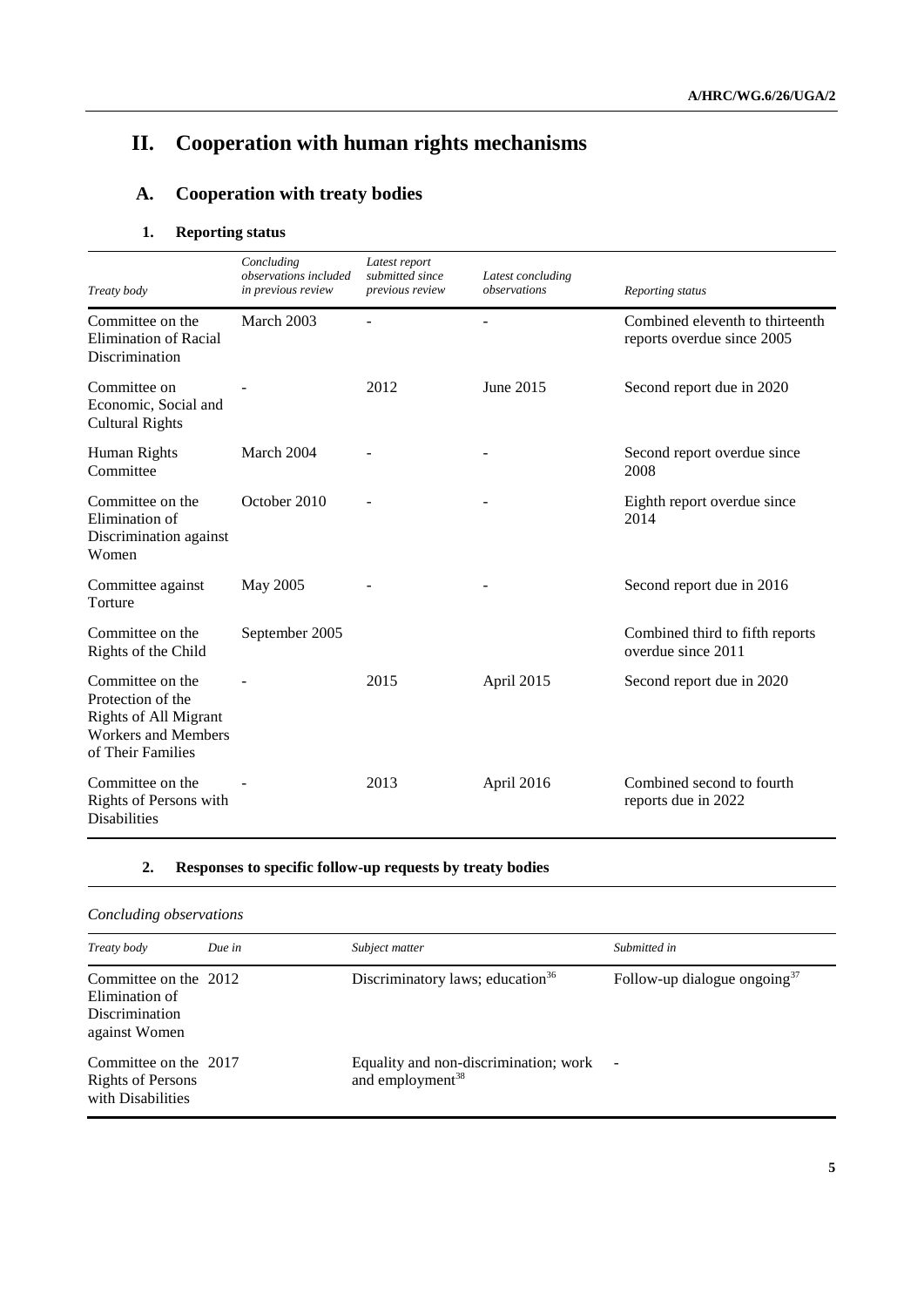|                                                          | Status during previous cycle                                                                                | Current status                                  |  |
|----------------------------------------------------------|-------------------------------------------------------------------------------------------------------------|-------------------------------------------------|--|
| Standing invitation                                      | N <sub>0</sub>                                                                                              | No                                              |  |
| Visits undertaken                                        | Internally displaced persons                                                                                |                                                 |  |
|                                                          | Health                                                                                                      |                                                 |  |
|                                                          | Children and armed conflict                                                                                 |                                                 |  |
|                                                          | Foreign debt                                                                                                |                                                 |  |
|                                                          | Education                                                                                                   |                                                 |  |
| Visits agreed to in principle                            | Extreme poverty                                                                                             | Extreme poverty                                 |  |
| Visits requested                                         | Freedom of expression                                                                                       | Freedom of peaceful assembly<br>and association |  |
|                                                          |                                                                                                             | Discrimination against women                    |  |
|                                                          |                                                                                                             | Freedom of expression                           |  |
|                                                          |                                                                                                             | Cultural rights                                 |  |
| Responses to letters of<br>allegation and urgent appeals | During the period under review, 18 communications were sent. The Government<br>replied to 3 communications. |                                                 |  |

#### **B. Cooperation with special procedures**<sup>39</sup>

## **C. Cooperation with the Office of the United Nations High Commissioner for Human Rights**

16. Uganda hosts a country office of the Office of the United Nations High Commissioner for Human Rights (OHCHR), established in 2006, with a mandate to support national human rights institutions, combat impunity, strengthen accountability and the rule of law, enhance equality, counter discrimination, integrate human rights in development and the economic sphere, and widen the democratic space.<sup>40</sup>

## **III. Implementation of international human rights obligations, taking into account applicable international humanitarian law**

#### **A. Equality and non-discrimination**

17. The Committee on Economic, Social and Cultural Rights expressed concern about the persistence of patriarchal attitudes and deep-rooted stereotypes, which prevents women from owning lands, limits their political participation and deepens occupational sex segregation and the concentration of women in low-paid sectors.<sup>41</sup> The Committee recommended implementing the National Gender Policy and raising awareness of the subject, targeting women and men at all levels of society, including traditional and religious leaders.<sup>42</sup> The country team noted that in 2015 the Government had launched the Uganda Women Entrepreneurship Programme, aimed at empowering women economically.<sup>43</sup>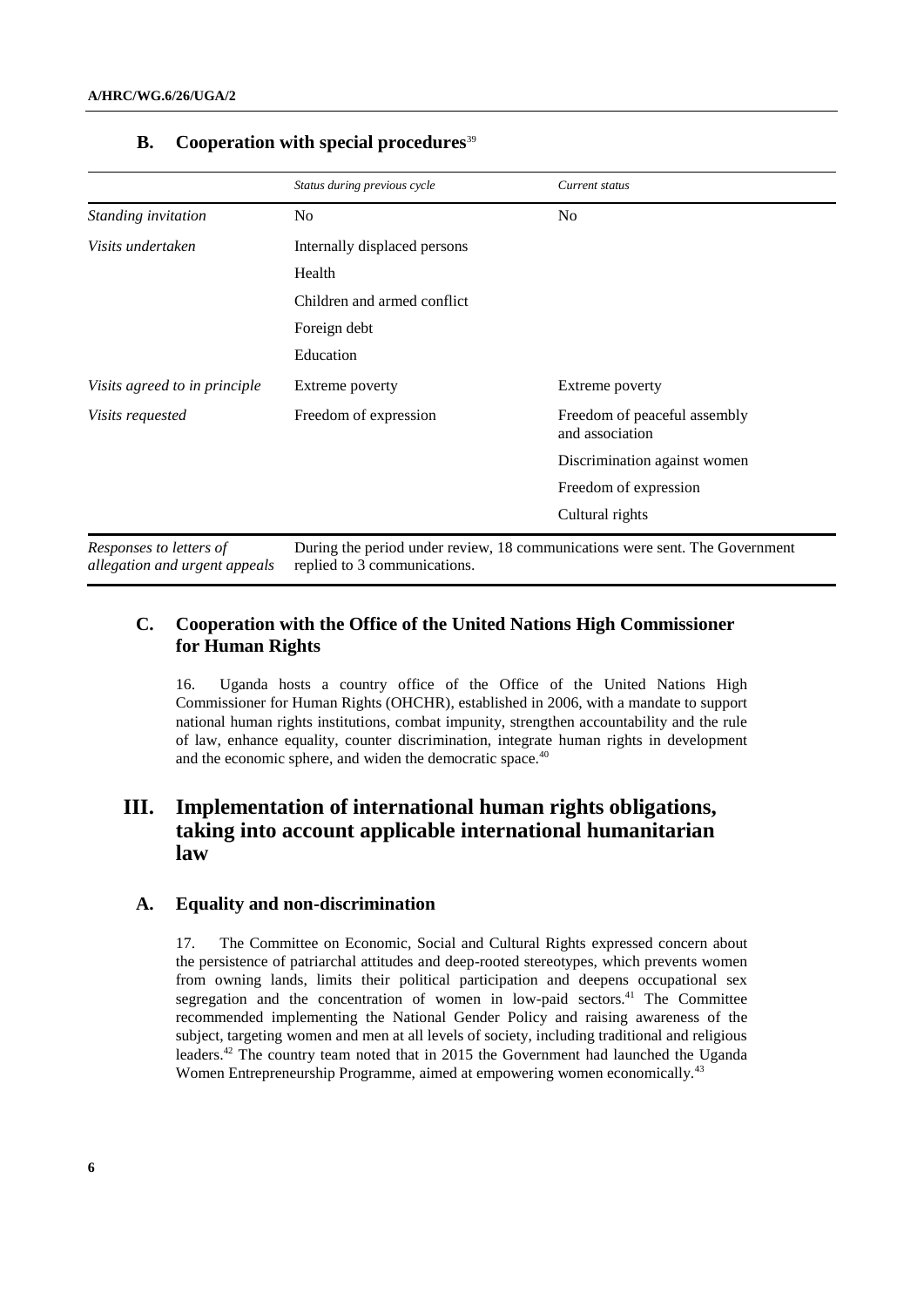18. The Committee of Experts on the Application of Conventions and Recommendations repeated its request to the Government to provide information on the measures taken to ensure that the principle of equal remuneration for men and women for work of equal value was being applied in practice.<sup>44</sup>

19. The Committee on Economic, Social and Cultural Rights was concerned about sexbased discriminatory provisions in Ugandan legislation, including the Succession Act, the Divorce Act and the Marriage Code, and recommended abolishing, as a matter of priority, all remaining discriminatory provisions against women in national laws.<sup>45</sup>

20. The Committee of Experts on the Application of Conventions and Recommendations asked the Government to provide information on legislation or regulations adopted or envisaged in the framework of the Uganda National Land Policy to address the issue of access to the resources, including land, required to carry out an occupation, in particular for women and hunter-gatherer and pastoralist communities. The Committee asked for information on the measures taken by the Equal Opportunities Commission to promote access to particular occupations, including traditional occupations.<sup>46</sup>

21. The Committee on the Protection of the Rights of All Migrant Workers and Members of Their Families noted with concern that the Constitution guaranteed the right to non-discrimination to documented migrant workers only and recommended that Uganda take all measures necessary to ensure that all migrant workers and members of their families, both documented and undocumented, enjoyed the rights recognized in ICRMW.<sup>47</sup>

22. On 24 February 2014, the United Nations High Commissioner for Human Rights denounced the anti-homosexuality law signed into force in Uganda, institutionalizing discrimination against lesbians, gay, bisexual and transgender people and encouraging harassment and violence against them. The law imposed sentences of life imprisonment for homosexuality, same-sex marriage and "aggravated homosexuality".<sup>48</sup>

23. The country team noted discriminatory provisions in the Penal Code Act on "unnatural offences" that support legal and social aversion towards homosexuality and lesbian, gay, bisexual, transgender and intersex persons, and the persistence of harmful traditional practices and stereotypes that perpetuate discrimination against women, children, persons with disabilities, sexual minorities, ethnic minority groups, most at-risk populations and people living with HIV. 49

24. The Committee on Economic, Social and Cultural Rights was concerned about lesbian, gay, bisexual, transgender and intersex persons being denied access to health care and, in particular, same-sex partners facing serious difficulties in accessing HIV/AIDSrelated prevention and treatment.<sup>50</sup> The Committee urged Uganda to investigate and deter acts of discrimination against lesbian, gay, bisexual, transgender and intersex people, bring perpetrators to justice and provide compensation to victims.<sup>51</sup>

25. The same Committee expressed concern about the lack of comprehensive antidiscrimination legislation and recommended taking steps to combat and prevent discrimination and societal stigma, in particular against persons with disabilities, persons with albinism and lesbian, gay, bisexual, transgender and intersex individuals, and ensure access to housing, employment, social security, health care and education.<sup>52</sup>

26. The Committee on the Rights of Persons with Disabilities recommended that Uganda amend and/or repeal legislation with derogatory terminology against persons with disabilities,<sup>53</sup> provide legal protection against disability-based discrimination<sup>54</sup> and take measures to tackle multiple forms of discrimination against women with disabilities, in particular women with psychosocial and/or intellectual disabilities.<sup>55</sup>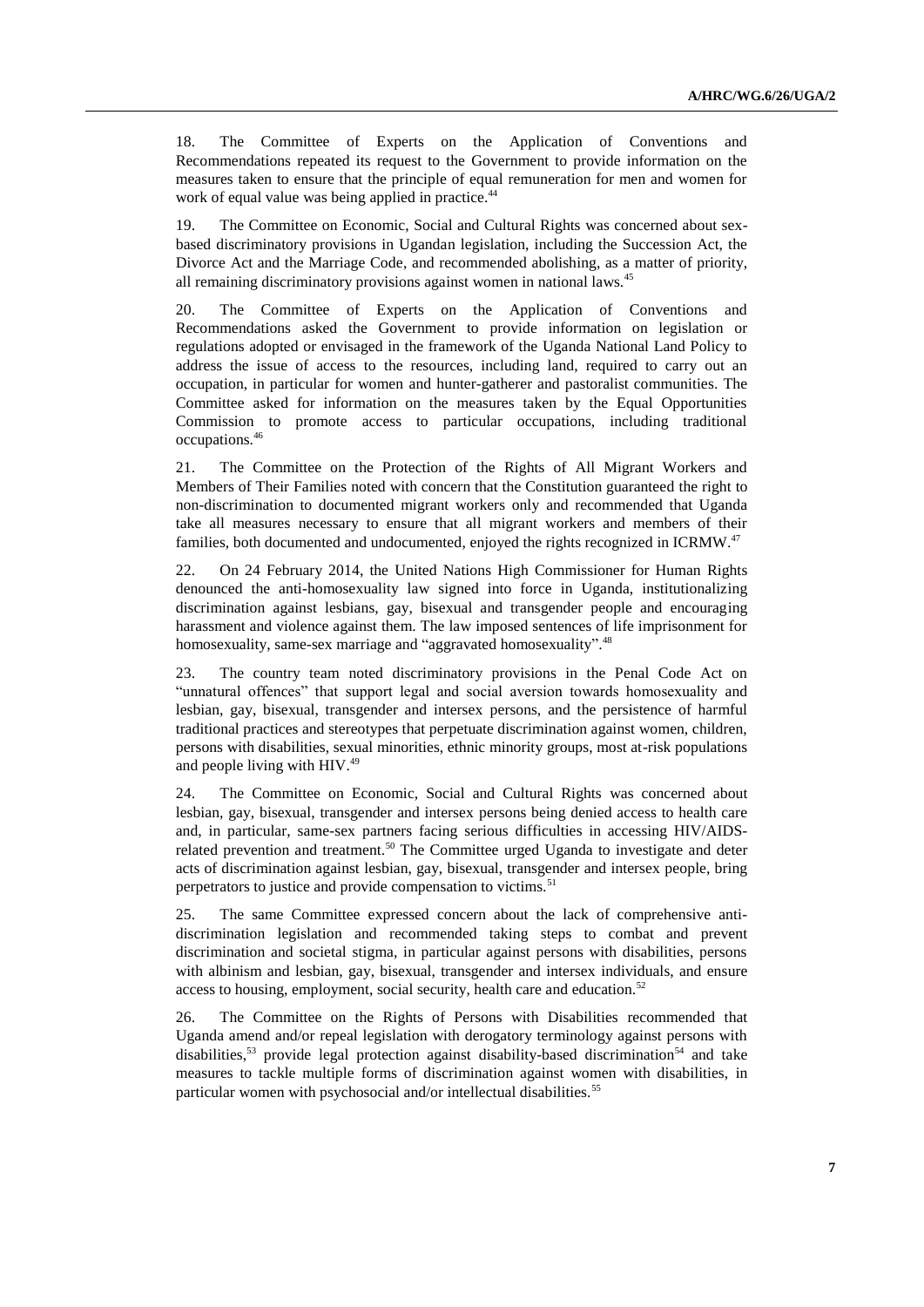#### **B. Right to life, liberty and security of person**

27. The country team noted that there had been no execution in Uganda since 1999, leading to a de facto moratorium. The death penalty was, however, still enforceable in Uganda under the Anti-Terrorism (Amendment) Act, which imposed a mandatory death penalty for acts of terrorism.<sup>56</sup> The country team recommended abolishing the death penalty and amending laws imposing a mandatory death penalty.<sup>57</sup>

28. The country team noted that in 2012 Uganda had enacted into law the Prevention and Prohibition of Torture Act, which contained a definition of torture that complied with CAT which established individual criminal liability for acts of torture.<sup>58</sup> The team recommended implementing the Act and ensuring an effective system for preventing all forms of torture and other cruel, inhuman and degrading treatment or punishment.<sup>59</sup>

29. The Committee on the Rights of Persons with Disabilities recommended that Uganda investigate cases of physical ill-treatment, torture, inhuman and degrading treatment and adopt protocols guaranteeing full respect of the human rights of persons with disabilities.<sup>60</sup>

30. The Committee on Economic, Social and Cultural Rights expressed concern about the prevalence of violence against women, in particular domestic and sexual violence, <sup>61</sup> and recommended taking, as a matter of priority, comprehensive measures aimed at eliminating all harmful practices against women and girls.<sup>62</sup> The Committee on the Rights of Persons with Disabilities recommended ensuring that women with disabilities who are victims of gender-based violence have access to both accessible services and information, including shelters and complaints mechanisms.<sup>63</sup>

31. The Committee on Economic, Social and Cultural Rights expressed concern that despite legal prohibition, female genital mutilation was still practised in the Karamoja and eastern subregions. Uganda should ensure effective implementation of the prohibition of female genital mutilation, prevent and investigate such incidents, bring perpetrators to justice and rehabilitate victims. 64

32. UNHCR recommended that a sufficient number of female and male police officers be deployed to refugee settlements to enhance general security and that the Government institute mobile courts and mobile legal clinics to improve access to the judicial system, especially for cases of sexual and gender-based violence.<sup>65</sup>

33. The Committee on Economic, Social and Cultural Rights expressed concern about the large number of children aged  $6-13$  years engaged in labour activity in Uganda.<sup>66</sup> The Committee on the Protection of the Rights of All Migrant Workers and Members of Their Families expressed concern about child migrant workers being exploited in forced labour in agriculture, fishing, mining and brick-making.<sup>67</sup>

34. The Committee on Economic, Social and Cultural Rights recommended that Uganda effectively implement the National Plan of Action on Elimination of the Worst Forms of Child Labour and monitor instances of child labour in order to ensure its gradual eradication, in accordance with the Worst Forms of Child Labour Convention, 1999 (No. 182).<sup>68</sup>

35. Noting with concern that a significant number of children were involved in child labour, the Committee of Experts on the Application of Conventions and Recommendations urged the Government to strengthen efforts to ensure the effective elimination of child labour, especially hazardous work, $69$  and to ensure compliance with the regulations providing for penalties for violating the provisions on employing children and young persons.<sup>70</sup>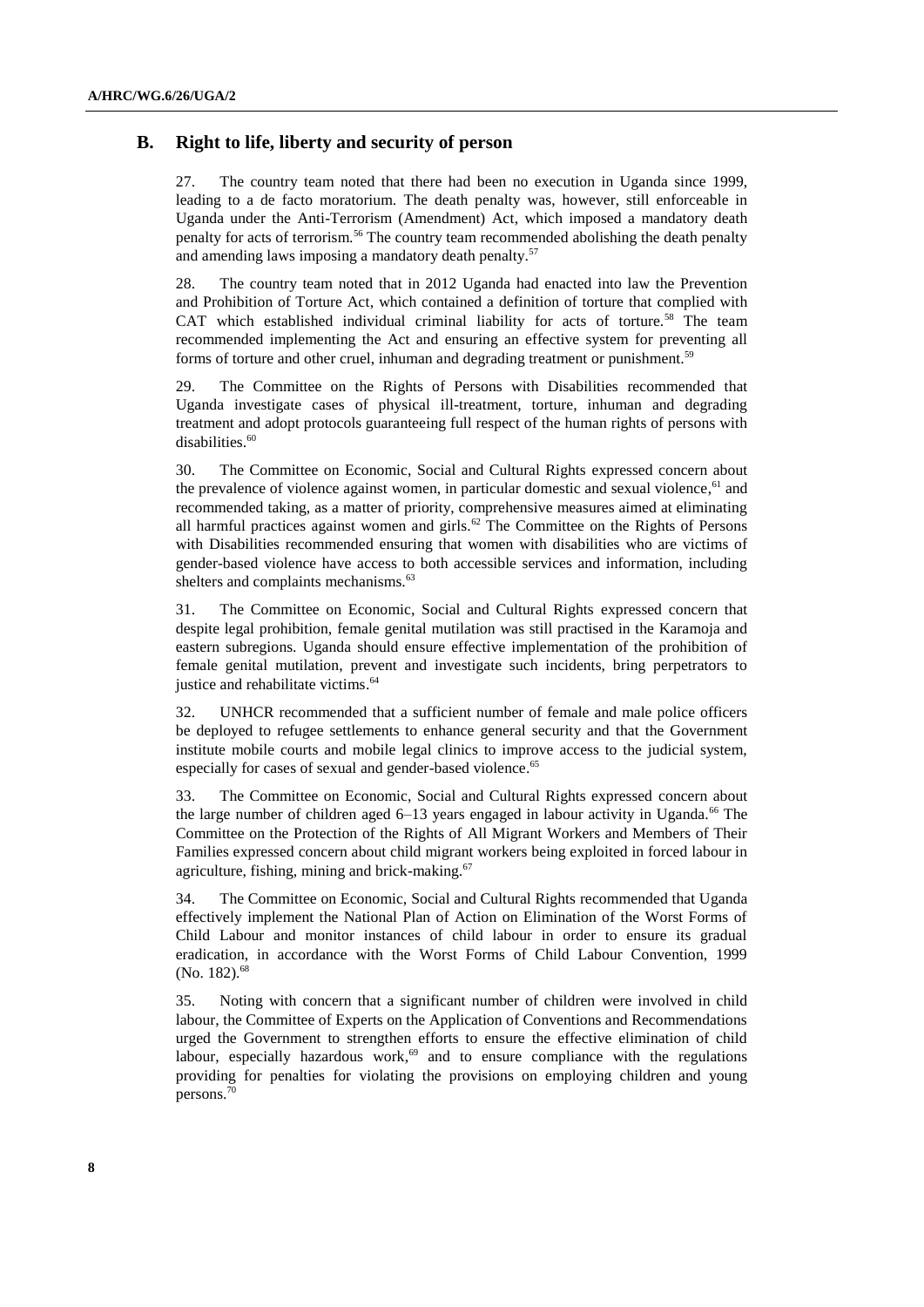36. The Committee on Economic, Social and Cultural Rights expressed concern about the increasing number of street children and the widespread violence against children. Uganda should consider adopting a comprehensive plan on the protection of children, provide measures to assist street children and children in care institutions, and prohibit corporal punishment.<sup>71</sup>

37. The Committee on the Protection of the Rights of All Migrant Workers and Members of Their Families recommended that Uganda provide protection and assistance to all victims of human trafficking, in particular by providing shelters, medical care, psychosocial support, and that it strengthen training for law enforcement officials, judges, prosecutors, labour inspectors, teachers and health-care workers.<sup>72</sup> The Committee also recommended strengthening the effective regulation and monitoring of recruitment agencies, labour brokers and other intermediaries to ensure respect for the rights of domestic migrant workers.<sup>73</sup>

38. The Committee on Economic, Social and Cultural Rights expressed concern about the persistence of early and forced marriage, especially in rural areas. Uganda should ensure strict adherence to the constitutional provision on the minimum age for marriage and ensure that all laws, including customary laws, are in compliance with that provision and adopt and implement the action plan on early marriage. $74$ 

#### **C. Administration of justice and the rule of law**

39. The Committee on Economic, Social and Cultural Rights encouraged Uganda to reinforce the judiciary by allocating the necessary resources and increasing the number of judges so that justice can be accessed and achieved without delay.<sup>75</sup>

40. The Committee of Experts on the Application of Conventions and Recommendations urged the Government to ensure that the provisions of Public Order and Security Act 1967 and the Penal Code are amended or repealed so that no prison sentence entailing compulsory labour can be imposed on persons who express certain political views or opposition to the established political, social or economic system. It requested the Government to provide information in its next report on measures taken in that regard.<sup>76</sup>

41. The Committee on the Protection of the Rights of All Migrant Workers and Members of Their Families recalled that administrative detention should be used only as a measure of last resort and recommended that Uganda consider alternatives to detention.<sup>77</sup>

42. The country team recommended strengthening "justice for children" interventions and ensure the integration of child-friendly justice practices in relevant institutions, including prosecuting entities, courts, probation services and the police.<sup>78</sup>

43. It also recommended ensuring the investigation and prosecution of officers implicated in human rights violations and ensuring increased women's access to justice by facilitating the implementation of measures to overcome gender bias and delays in justice delivery.<sup>79</sup>

44. The Committee on the Protection of the Rights of All Migrant Workers and Members of Their Families recommended that Uganda ensure that migrant workers and members of their families, including those in an irregular situation, had equal opportunities to file complaints and obtain effective redress in the courts<sup>80</sup> and benefit from due process guarantees on an equal basis with nationals before the courts and tribunals in administrative and judicial proceedings.<sup>81</sup>

45. The Committee on the Rights of Persons with Disabilities recommended that Uganda repeal all constitutional and legal provisions providing for forced detention on the basis of impairment and involuntary institutionalization of persons with disabilities.<sup>82</sup>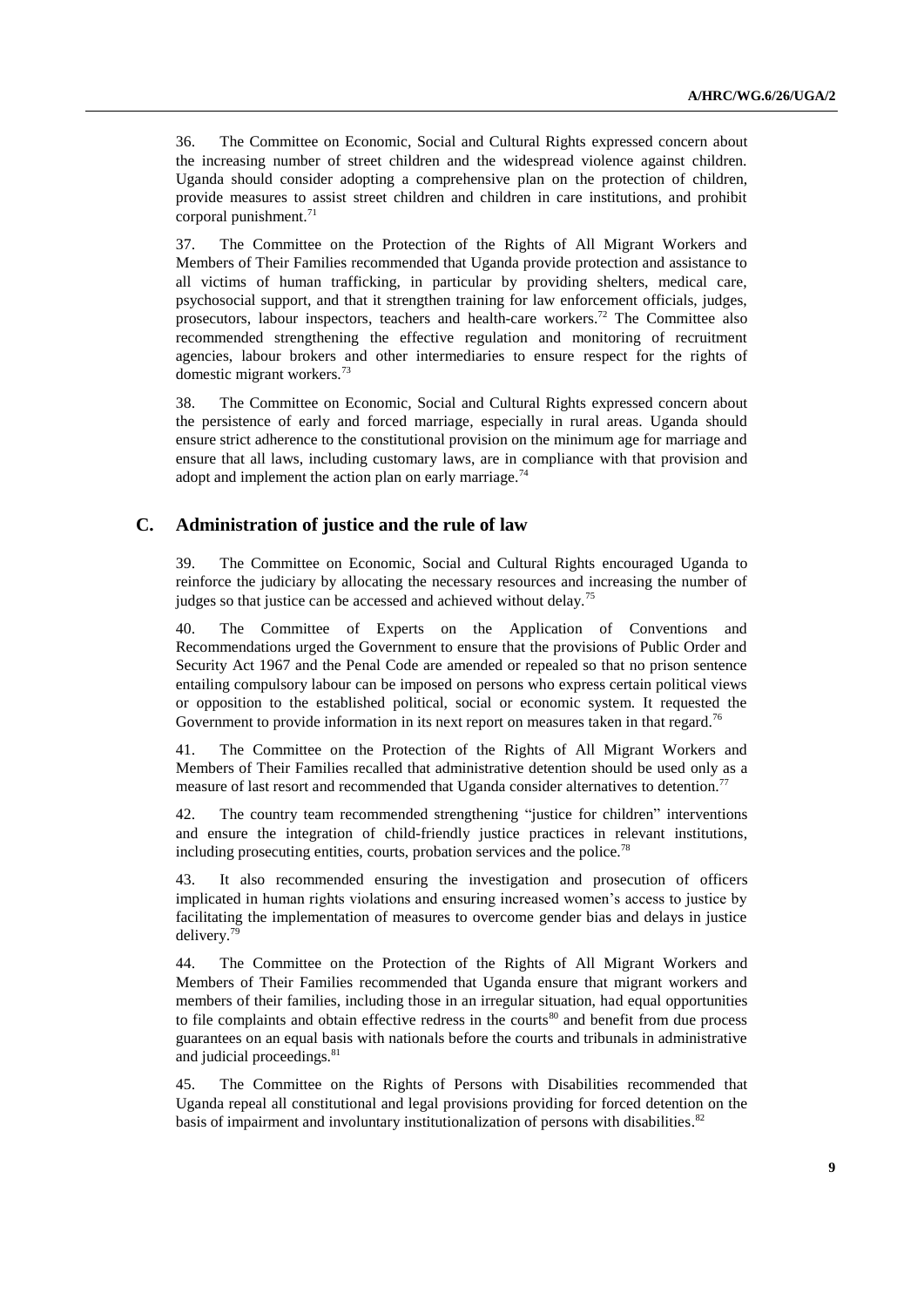46. The Committee on Economic, Social and Cultural Rights expressed concern about the persistence of corruption in Uganda, particularly in the health sector, and about the lack of information on measures taken to combat corruption, including the Anti-Corruption Court. It recommended intensifying efforts to combat corruption by increasing transparency in the public sector and ensuring the effective functioning of anti-corruption measures.<sup>83</sup>

47. The same Committee remained concerned that the Anti-Money-Laundering Act 2013 may not be sufficient to prevent illicit financial flows by private companies. It encouraged Uganda to step up its efforts to address such flows.<sup>84</sup>

#### **D. Right to privacy, marriage and family life**

48. The country team recommended expediting efforts to enact the Marriage and Divorce Bill, in compliance with international standards.<sup>85</sup>

49. The Committee on Economic, Social and Cultural Rights expressed concern about polygamy still being legal and widely practised. It recommended that Uganda adopt effective measures to abolish polygamy.<sup>86</sup>

50. The country team noted that the Ministry of Gender, Labour and Social Development had developed a national action plan to eliminate child marriage and teenage pregnancies and was developing a national strategy on child protection.<sup>87</sup>

51. The Committee on Economic, Social and Cultural Rights expressed concern about the 5 million children under the age of 5 who were not being registered and requested that Uganda increase its efforts to ensure universal birth registration by, inter alia, revising the Birth and Death Registration Act as necessary.<sup>88</sup> The country team recommended developing a civil registration policy and a national strategic plan for registering births and deaths. 89

#### **E. Freedom of expression, association and peaceful assembly, and the right to participate in public and political life**

52. On 23 February 2016, OHCHR expressed concern about the tense post-electoral situation in Uganda and about reports of at least two people killed, an unknown number of people injured and four opposition leaders arrested. OHCHR reminded the Government of its obligations under international human rights law not to unduly restrict freedom of expression and peaceful assembly. Anyone arrested should be informed of the reasons for the arrest and be promptly informed of any charges. $90$ 

53. The Special Rapporteurs on freedom of expression, on freedom of peaceful assembly and of association and on human rights defenders raised concerns about the alleged non-compliance with international human rights law and standards of a bill regulating associations that appeared to seriously restrict the right to freedom of association.<sup>91</sup> The Special Rapporteurs also raised concerns over the alleged temporary arrest and repeated harassment of a human rights defender. $92$ 

54. The Committee on the Rights of Persons with Disabilities recommended repealing discriminatory legal provisions that restrict persons with disabilities from exercising their right to stand for election. $93$ 

55. The United Nations Educational, Social and Cultural Organization (UNESCO) recommended decriminalizing defamation and placing it within a civil code that adheres to international standards, and investigating cases of killed journalists.<sup>94</sup>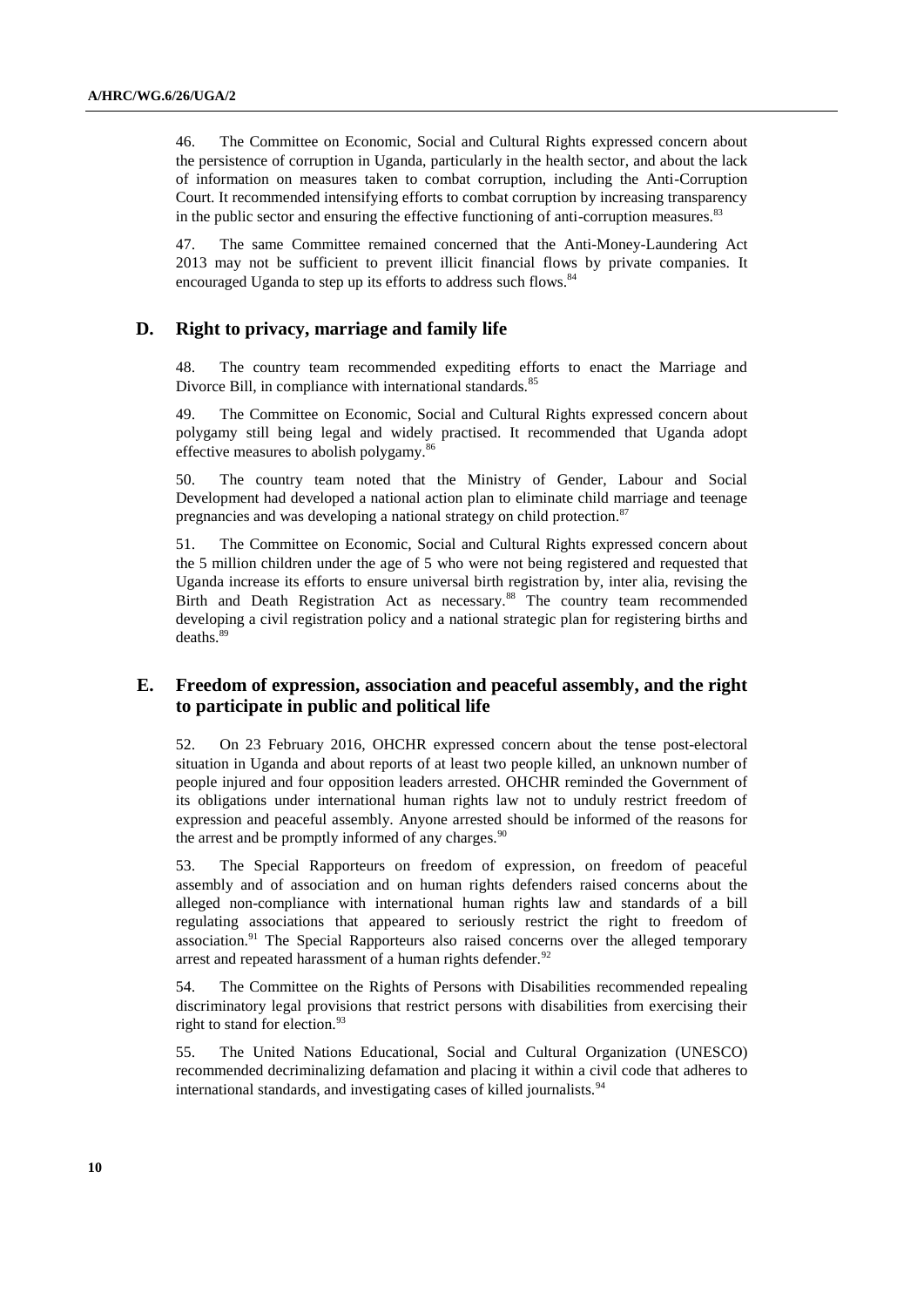56. The country team stated that, during the period under review, the Government had enacted a number of laws, including the Public Order Management Act, that restricted the exercise of public freedoms. The country team recommended taking urgent steps to provide clear guidelines and procedures in the application of the Act in line with human rights standards.<sup>95</sup> On 9 August 2013, the Special Rapporteurs on freedom of peaceful assembly and of association, on human rights defenders and on freedom of expression expressed concern at the passage of the Public Order Management Bill and urged Uganda to repeal it because it was part of an increasingly hostile environment for civil society and human rights defenders.<sup>96</sup>

57. The Committee on the Protection of the Rights of All Migrant Workers and Members of Their Families expressed concern that the constitutional guarantee of freedom of association, including the freedom to join trade unions, applied to documented migrants only and recommended that Uganda take all the measures necessary, including legislative amendments, to guarantee migrant workers in an irregular situation the right to take part in trade union activities and to freely join trade unions.<sup>97</sup> The Committee expressed concern that section 76 of the Uganda Citizenship and Immigration Control Act prohibited migrant workers from becoming members of the executive committee of a trade union or youth movement.<sup>98</sup>

58. The same Committee, noting that there were no mechanisms in place for the Ugandan diaspora to vote, recommended that Uganda ensure the implementation of the right to vote for Ugandan migrant workers residing abroad and facilitate the exercise of the right to vote in the presidential elections in  $2016$ .<sup>99</sup>

#### **F. Right to work and to just and favourable conditions of work**

59. The Committee on Economic, Social and Cultural Rights urged Uganda to revise the minimum wage, which had not been revised since 1984, without further delay and in close collaboration with social partners and ensure that it allows a decent living for workers and their families.<sup>100</sup>

60. The same Committee noted with concern that workers were concentrated in the informal economy and not adequately covered by labour and social protection regulations. It recommended that Uganda progressively reduce the size of the informal economy and increase employment opportunities in the formal sector. 101

61. The Committee on the Rights of Persons with Disabilities recommended adopting a strategy and incentives to facilitate access to the open labour market to persons with disabilities, in particular youth and women, including through the provision of training, and ensure that persons with disabilities receive equal pay for work of equal value.<sup>102</sup>

62. The Committee on Economic, Social and Cultural Rights expressed concern that laws protecting the health and safety of workers remained largely unimplemented and recommended that Uganda ensure effective mechanisms for the implementation of labour laws, increase the number of trained labour inspectors throughout the country and provide the Industrial Court with the resources necessary to discharge its role effectively.<sup>103</sup>

63. The Committee also recommended that Uganda raise awareness of the importance of trade unions and implement labour laws more effectively with a view to increasing workers' representation through trade unions.<sup>104</sup>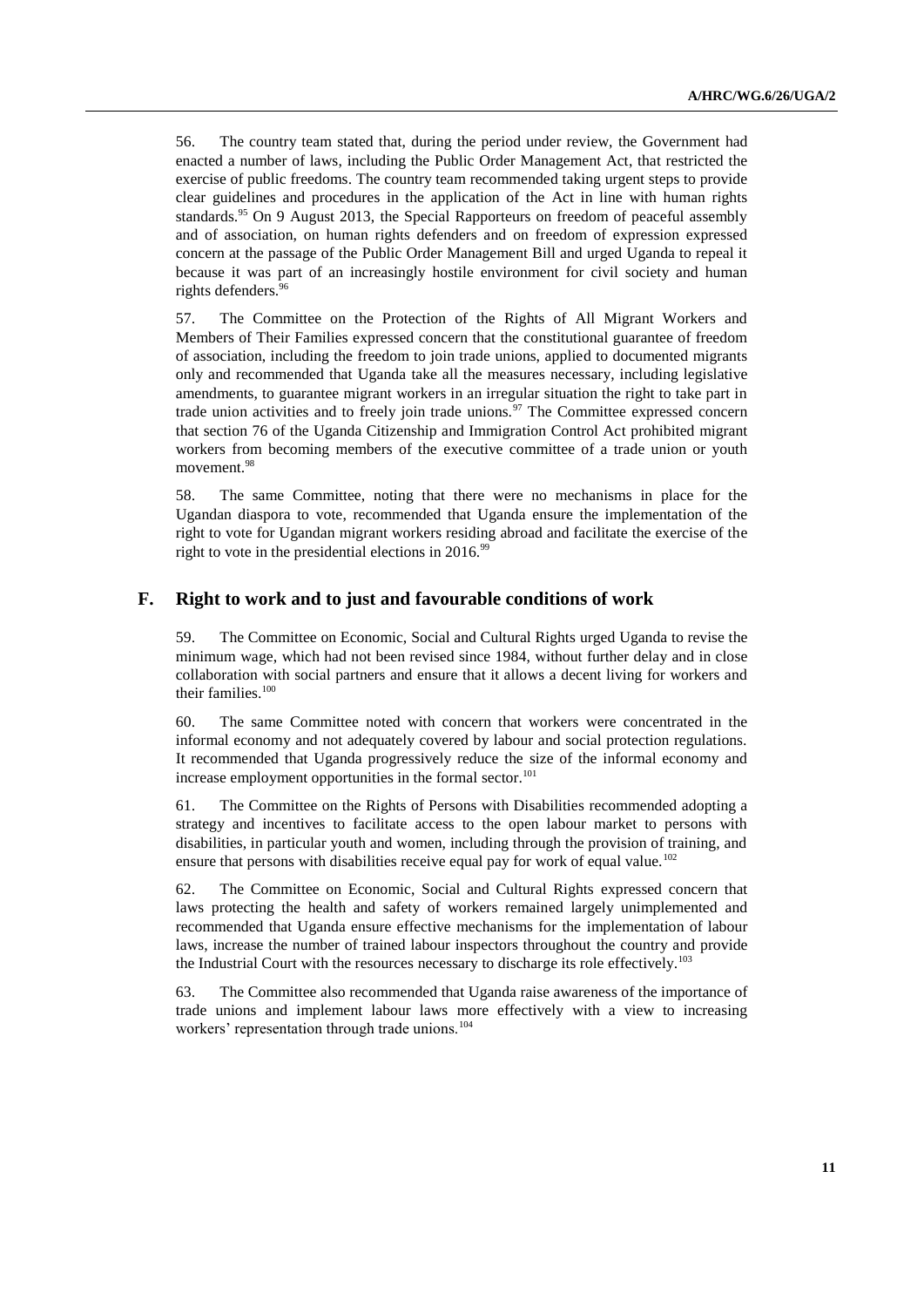#### **G. Right to social security and to an adequate standard of living**

64. The Committee on Economic, Social and Cultural Rights noted with concern the high incidence of poverty in rural areas, northern Uganda and the Karamoja subregion, and among persons with disabilities, indigenous peoples and older persons. It recommended that Uganda step up its efforts to combat poverty and improve the standard of living of all Ugandans.<sup>105</sup>

65. The Committee on the Rights of Persons with Disabilities recommended providing social protection to guarantee an adequate standard of living for persons with disabilities, and developing and implementing compensation schemes for persons with disabilities.<sup>106</sup>

66. The Committee on Economic, Social and Cultural Rights recommended developing social security reforms targeting the most vulnerable groups and individuals and including health insurance and unemployment benefits and implementing them on a nondiscriminatory basis.<sup>107</sup>

67. The same Committee expressed concern that only 2 per cent of older persons were covered by social protection and recommended providing access to pensions sufficient to enable an adequate standard of living.<sup>108</sup>

68. The Committee also expressed concern about malnutrition being widespread and food insecurity being persistent in northern Uganda and among households headed by women and by marginalized and disadvantaged individuals and groups.<sup>109</sup> The country team stated that while Uganda was generally food secure some communities, mainly in the Karamoja region, which was inhabited by pastoralist communities, were food insecure.<sup>110</sup>

69. The Committee on Economic, Social and Cultural Rights recommended that Uganda redouble its efforts to address housing conditions and the shortage of housing units and encouraged it to consider providing social housing to the most disadvantaged and marginalized individuals and groups.<sup>111</sup> The Committee urged Uganda to refrain from forcibly evicting individuals and expropriating land, including in the context of development projects. $^{112}$ 

70. The same Committee expressed concern about information indicating that many tenants were evicted following the passage of the Anti-Homosexuality Act in 2014 and urged Uganda to investigate all reported cases of illegal evictions of lesbian, gay, bisexual, transgender and intersex persons and ensure that victims are compensated.<sup>113</sup>

71. The same Committee recommended that Uganda harmonize its legal framework governing land rights and that all land-related laws, notably the Land Act and the Forest Act, be amended in the light of the land policy of 2013, which provides additional protection to customary landowners and protects indigenous peoples' right to land.<sup>114</sup>

#### **H. Right to health**

72. The country team noted that, while Uganda achieved Millennium Development Goal 4, having attained 54 per 1,000 live births, it did not meet the target of reducing maternal mortality to 131 per 100,000 live births by 2015.<sup>115</sup> The Committee on Economic, Social and Cultural Rights recommended that Uganda intensify its efforts to reduce maternal and child mortality rates.<sup>116</sup>

73. The same Committee urged Uganda to raise the budget allocated to the health sector with a view to reaching the benchmark agreed in the Abuja Declaration on HIV/AIDS, Tuberculosis and Other Related Infectious Diseases.<sup>117</sup> The country team recommended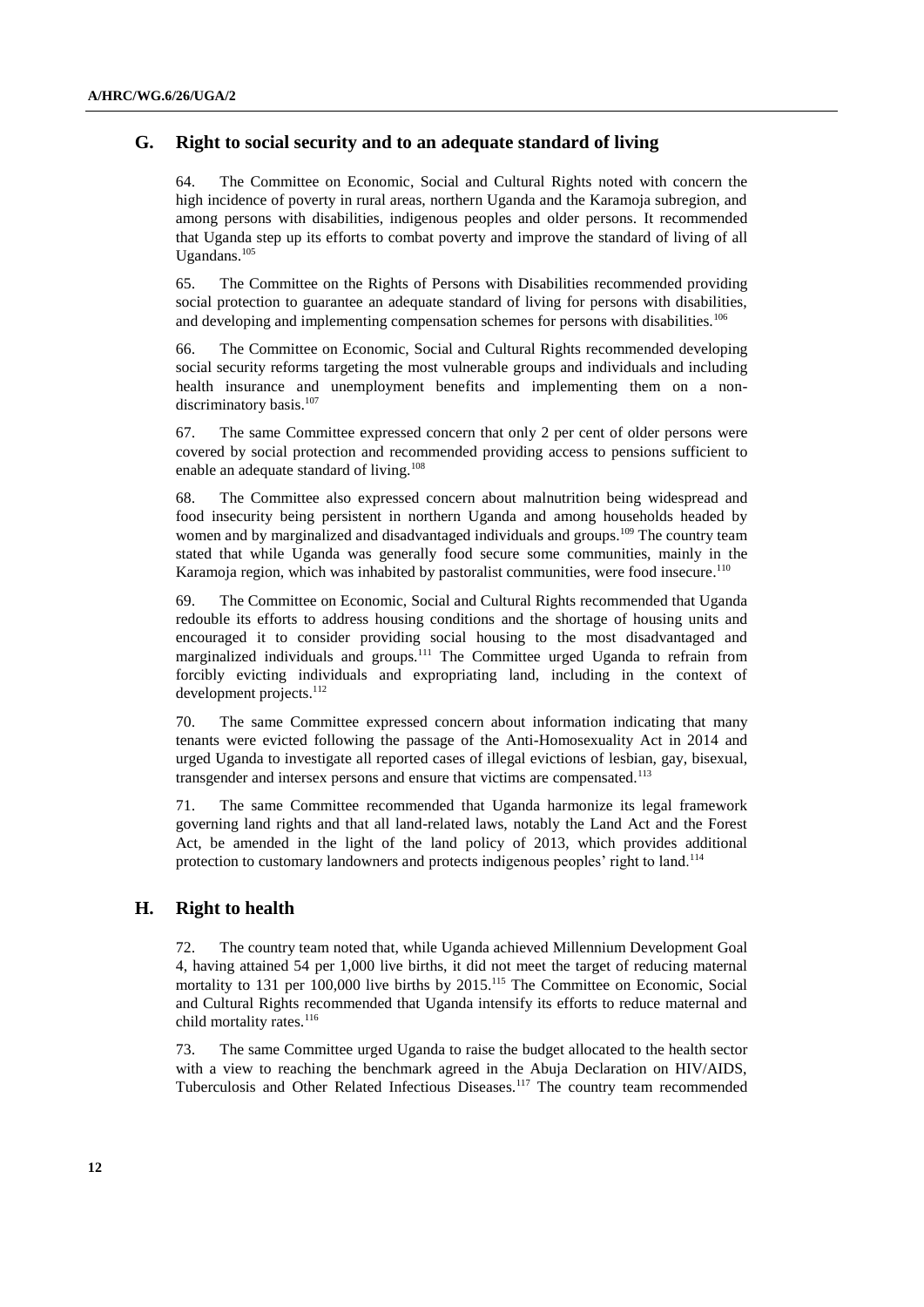increasing investments in the health system and infrastructure and improving the equitable distribution and availability of reproductive and child health supplies.<sup>118</sup>

74. The Committee<sup>119</sup> and the country team<sup>120</sup> recommended that Uganda strengthen its efforts to provide universal access to quality health care, including HIV/AIDS-related care.

75. The Committee expressed concern at the prevalence of unsafe abortions, a major cause of maternal mortality. It recommended that Uganda revise its abortion legislation by decriminalizing abortion and that it ensure women's access to abortion and post-abortion care services without discrimination.<sup>121</sup>

76. The Committee also recommended that Uganda redouble its efforts to reduce the high rate of teenage pregnancies and ensure the availability and affordability of sexual and reproductive health services, in particular in rural areas. $122$ 

#### **I. Right to education**

77. The Committee on Economic, Social and Cultural Rights appreciated the strides to improve children's enrolment and achieve gender parity in primary school.<sup>123</sup> The country team recommended increasing equitable access, quality and sustainability of primary education.<sup>124</sup>

78. UNESCO recommended that Uganda be encouraged to further develop policies promoting girls' right to education, continue improving access to education for disadvantaged groups and increase the quality of the public education system.<sup>125</sup>

79. The Committee on Economic, Social and Cultural Rights<sup>126</sup> and the country team<sup>127</sup> expressed concern at the high rate of school dropouts and low transition rate of pupils from primary to secondary level, especially among girls. It recommended that Uganda implement plans aimed at providing support services for pregnant adolescents to pursue their education.<sup>128</sup>

#### **J. Cultural rights**

80. The Committee on Economic, Social and Cultural Rights encouraged Uganda to allocate adequate resources to culture, including to local bodies to promote cultural activities and ensure protection of traditional knowledge and skills, in particular for women.<sup>129</sup>

#### **K. Persons with disabilities**

81. The Committee on the Rights of Persons with Disabilities recommended ensuring that human rights-based training programmes were provided for all officials, the judiciary, the police, health professionals, teachers and social workers, and strengthening efforts to raise awareness about the dignity and rights of persons with disabilities, particularly persons with albinism, persons with psychosocial and/or intellectual disabilities and deafblind persons. 130

82. The Committee on Economic, Social and Cultural Rights recommended that Uganda take measures to ensure inclusive education of children with disabilities, including through compulsory training of teachers (beyond special-education teachers), and barrier-free physical access to schools.<sup>131</sup>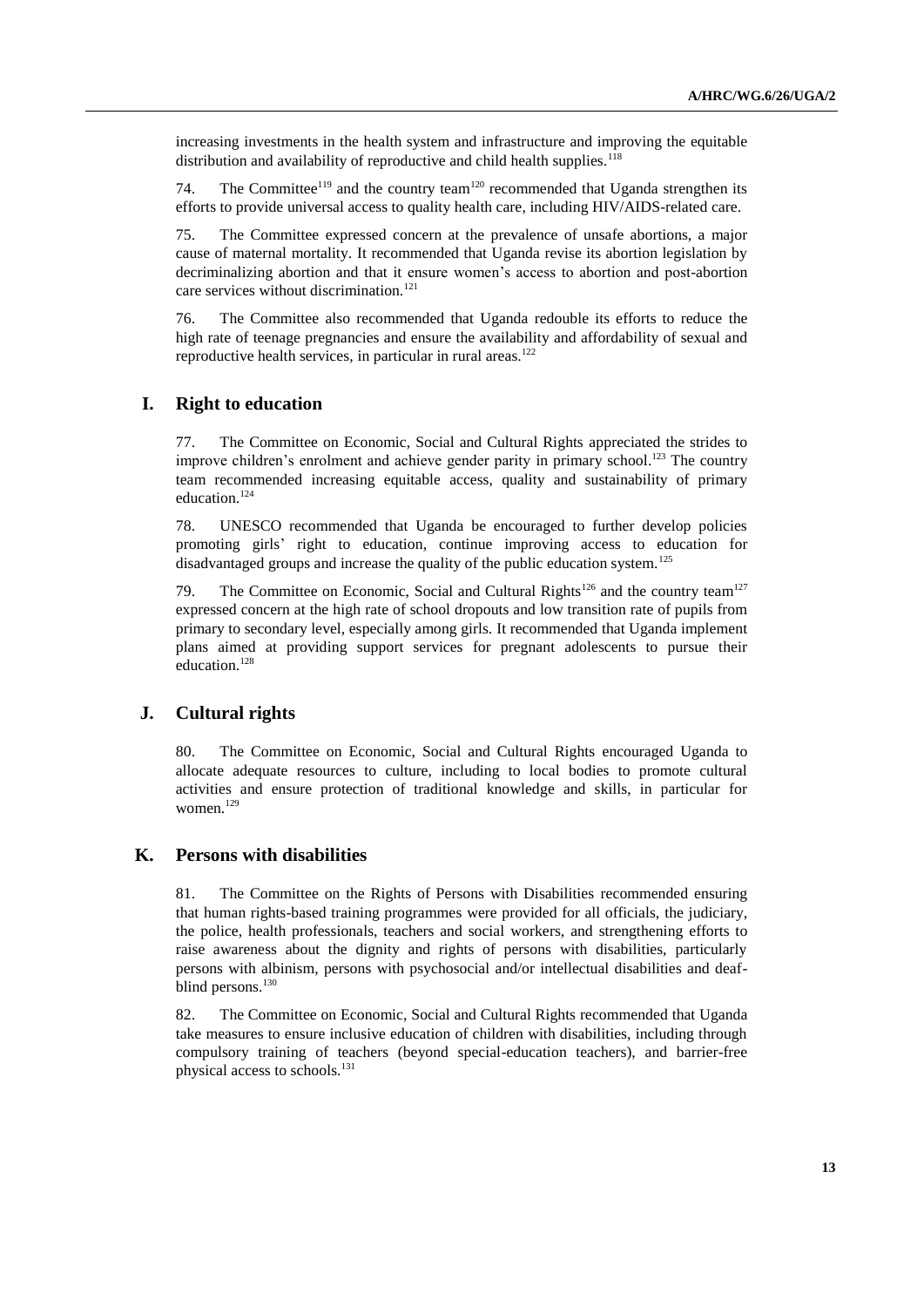83. The same Committee called upon Uganda to embark on programmes and initiatives aimed at progressively reducing youth unemployment and strengthen the system of job quotas for persons with disabilities.<sup>132</sup>

#### **L. Indigenous peoples**

84. The Committee on Economic, Social and Cultural Rights recommended that Uganda include recognition of indigenous peoples in the Constitution in line with the United Nations Declaration on the Rights of Indigenous Peoples and ensure the enjoyment of their economic, social and cultural rights.<sup>133</sup> The Committee also recommended paying particular attention to the promotion and preservation of the cultural rights of indigenous peoples and ethnic minorities, including the Batwa culture.<sup>134</sup>

85. The same Committee expressed concern that many indigenous peoples, including the Benet, Batwa and pastoralist communities, were prevented from preserving their traditional way of living and recommended that Uganda recognize indigenous peoples' rights to their ancestral lands and natural resources. The Committee urged Uganda to consult with indigenous peoples to enable them to give their free, prior and informed consent regarding development activities that have an impact on access to their lands.<sup>135</sup>

#### **M. Migrants, refugees and asylum seekers**

86. UNHCR stated that for over five decades Uganda had generously hosted refugees and asylum seekers. Since 1961, Uganda had hosted an average 161,000 refugees per year. By December 2015, Uganda was to host 512,966 refugees and asylum seekers.<sup>136</sup> Regarding a recommendation made during the first universal periodic review,<sup>137</sup> UNHCR noted that the prospects for refugees in Uganda were better than in most African contexts: refugees' rights to freedom of movement, work, own property, education and health were respected. 138

87. Noting the role of the Uganda Human Rights Commission and other justice and law and order institutions, the Committee on the Protection of the Rights of All Migrant Workers and Members of Their Families recommended that Uganda ensure that migrant workers had access to information about their rights under ICRMW and that it work with civil society organizations and the media to disseminate information on ICRMW and promote its implementation.<sup>139</sup>

88. The Committee expressed concern about the lack of information on specific programmes that guarantee access to emergency medical care and that open up education to migrant workers and members of their families who are in an irregular situation.<sup>140</sup>

89. It recommended that Uganda establish procedures for regularizing the situation of migrant workers in an irregular situation so as to ensure that such a situation does not persist.<sup>141</sup>

90. It also recommended that Uganda ensure that all migrant workers and members of their families have recourse to consular support for the effective protection of their rights and the provision of assistance.<sup>142</sup>

91. The same Committee noted that Uganda had, in a number of cases, worked closely with the International Organization for Migration to facilitate the return, resettlement and reintegration of Ugandan migrant workers. The Committee recommended that Uganda ensure appropriate conditions to facilitate the return and durable reintegration of Ugandan migrant workers and members of their families, as provided for in article 67 of ICRMW. 143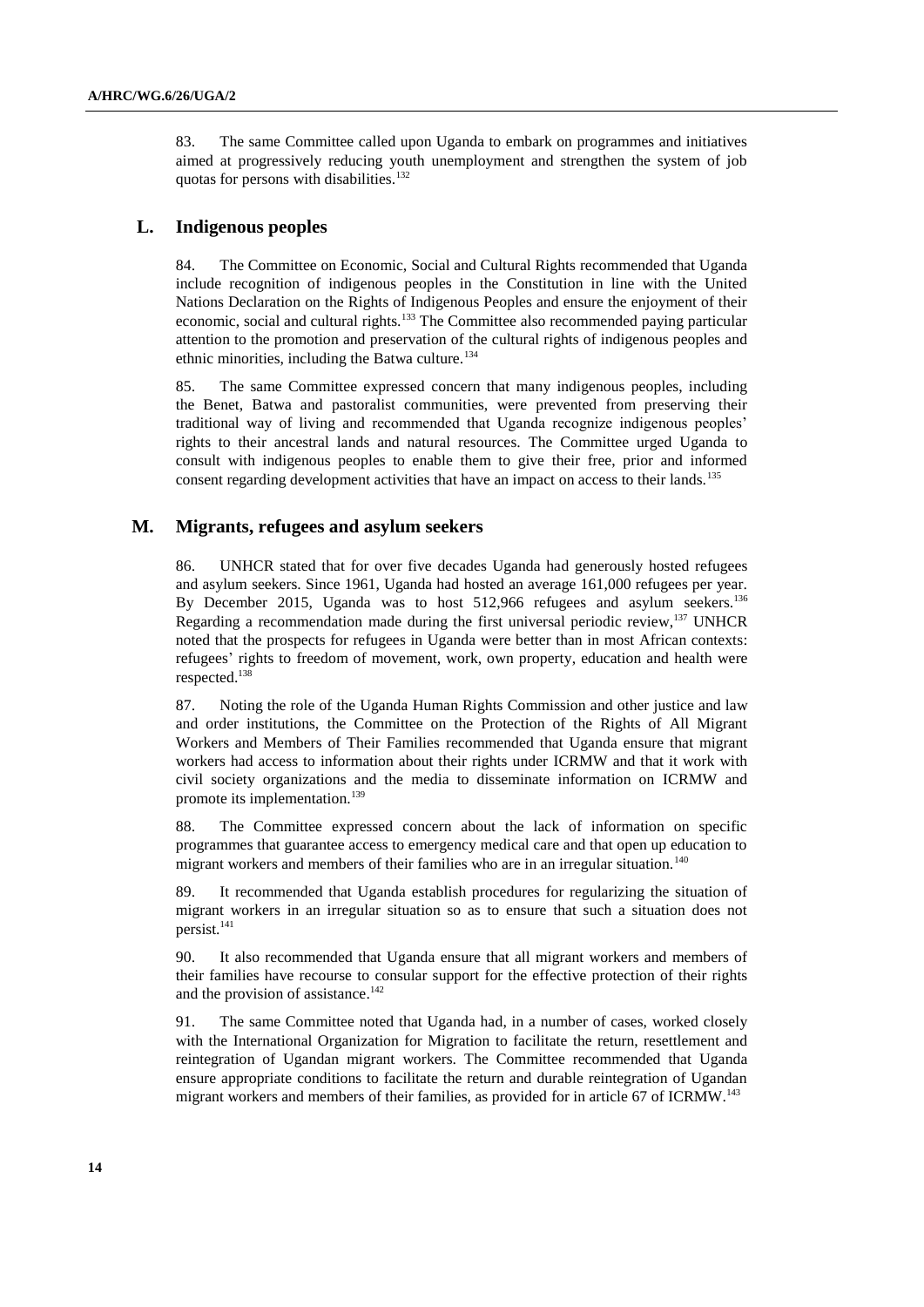92. The same Committee noted that Uganda was pursuing the possibility of concluding agreements with countries where Ugandan migrant workers were employed with a view to protecting their rights. The Committee was concerned, however, about the delays involved and recommended that Uganda enter into such agreements that were in line with ICRMW in order to better protect the rights of Ugandan migrant workers and facilitate the provision of appropriate consular and other services.<sup>144</sup>

#### **N. Right to development, and environmental issues**

93. The Committee on Economic, Social and Cultural Rights urged Uganda always to enter into consultations with the communities concerned before granting concessions for the economic exploitation of lands and to obtain the free, prior and informed consent of those communities, in particular from women and customary landowners. It also recommended that Uganda guarantee that in no case would such exploitation violate the rights recognized in ICCPR and that just and fair compensation would be granted to the communities concerned.<sup>145</sup>

#### **O. Situation in, or in relation to, specific regions or territories**

94. The Committee on Economic, Social and Cultural Rights remained concerned about the persistence of regional disparities in the enjoyment of an adequate standard of living, housing, sanitation, maternal health care and education, mainly affecting communities living in the northern and north-eastern regions, particularly in the Karamoja subregion. The Committee recommended that Uganda effectively implement initiatives aimed at improving the enjoyment of ICCPR rights by populations in those regions. 146

#### *Notes*

<sup>1</sup> Unless indicated otherwise, the status of ratification of instruments listed in the table may be found on the official website of the United Nations Treaty Collection database, Office of Legal Affairs of the United Nations Secretariat, [http://treaties.un.org/.](http://treaties.un.org/) Please also refer to the United Nations compilation on Uganda from the previous cycle (A/HRC/WG.6/12/UGA/2).

| <b>ICERD</b>      | International Convention on the Elimination of All Forms of Racial             |
|-------------------|--------------------------------------------------------------------------------|
|                   | Discrimination                                                                 |
| <b>ICESCR</b>     | International Covenant on Economic, Social and Cultural Rights                 |
| <b>OP-ICESCR</b>  | <b>Optional Protocol to ICESCR</b>                                             |
| <b>ICCPR</b>      | International Covenant on Civil and Political Rights                           |
| <b>ICCPR-OP 1</b> | <b>Optional Protocol to ICCPR</b>                                              |
| <b>ICCPR-OP2</b>  | Second Optional Protocol to ICCPR, aiming at the abolition of the death        |
|                   | penalty                                                                        |
| <b>CEDAW</b>      | Convention on the Elimination of All Forms of Discrimination against           |
|                   | Women                                                                          |
| <b>OP-CEDAW</b>   | <b>Optional Protocol to CEDAW</b>                                              |
| <b>CAT</b>        | Convention against Torture and Other Cruel, Inhuman or Degrading               |
|                   | <b>Treatment or Punishment</b>                                                 |
| OP-CAT            | Optional Protocol to CAT                                                       |
| <b>CRC</b>        | Convention on the Rights of the Child                                          |
| <b>OP-CRC-AC</b>  | Optional Protocol to CRC on the involvement of children in armed conflict      |
| OP-CRC-SC         | Optional Protocol to CRC on the sale of children, child prostitution and child |
|                   | pornography                                                                    |
| OP-CRC-IC         | Optional Protocol to CRC on a communications procedure                         |
|                   |                                                                                |

<sup>&</sup>lt;sup>2</sup> The following abbreviations have been used in the present document: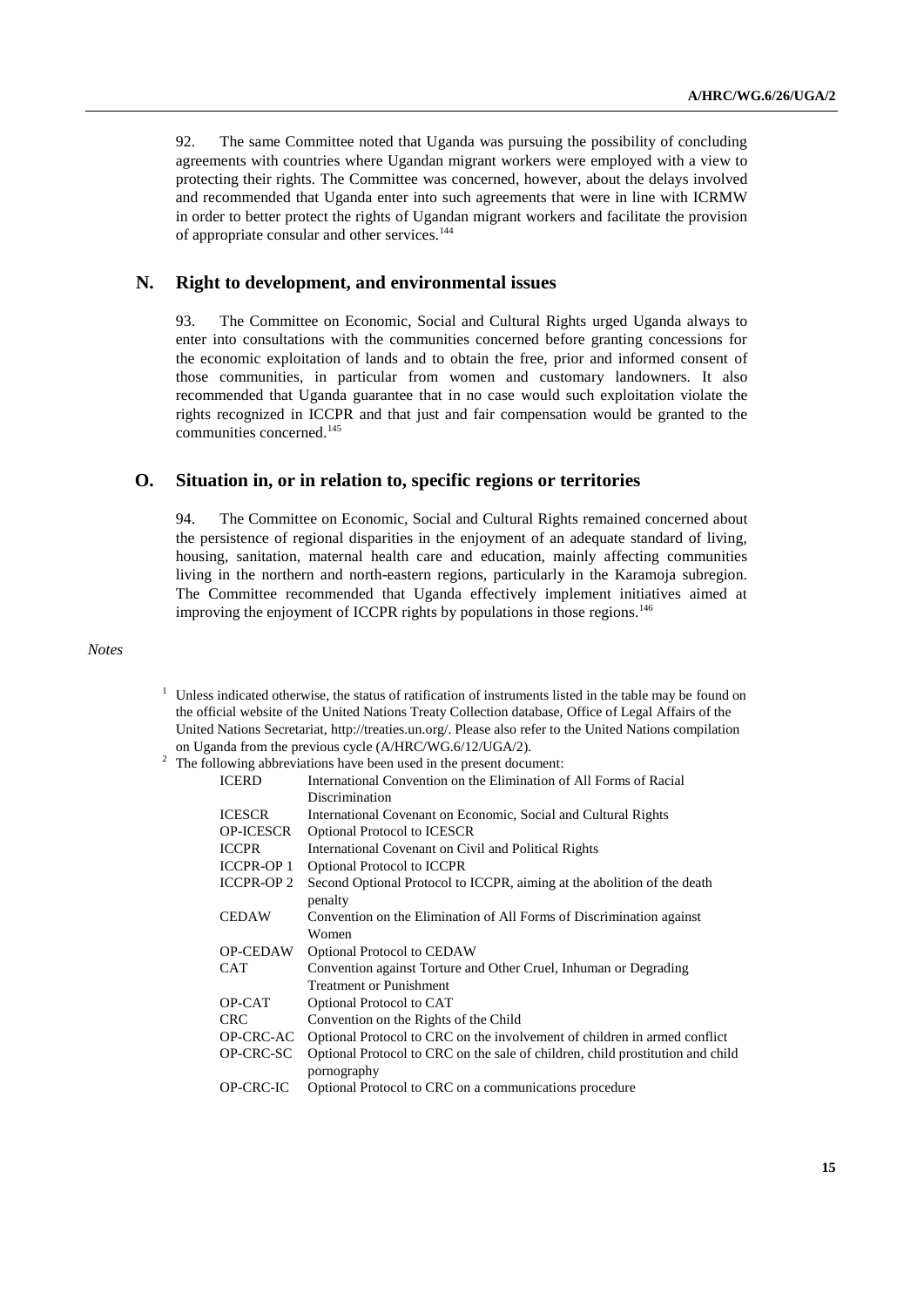| <b>ICRMW</b>   | International Convention on the Protection of the Rights of All Migrant  |
|----------------|--------------------------------------------------------------------------|
|                | Workers and Members of Their Families                                    |
| <b>CRPD</b>    | Convention on the Rights of Persons with Disabilities                    |
| <b>OP-CRPD</b> | <b>Optional Protocol to CRPD</b>                                         |
| <b>ICPPED</b>  | International Convention for the Protection of All Persons from Enforced |
|                | Disappearance                                                            |

- <sup>3</sup> Individual complaints: ICCPR-OP 1, art. 1; OP-CEDAW, art. 1; OP-CRPD, art. 1; OP-ICESCR, art. 1; OP-CRC-IC, art. 5; ICERD, art. 14; CAT, art. 22; ICRMW, art. 77; and ICPPED, art. 31. Inquiry procedure: OP-CEDAW, art. 8; CAT, art. 20; ICPPED, art. 33; OP-CRPD, art. 6; OP-ICESCR, art. 11; and OP-CRC-IC, art. 13. Inter-State complaints: ICCPR, art. 41; ICRMW, art. 76; ICPPED, art. 32; CAT, art. 21; OP-ICESCR, art. 10; and OP-CRC-IC, art. 12. Urgent action: ICPPED, art. 30.
- <sup>4</sup> Protocol to Prevent, Suppress and Punish Trafficking in Persons, Especially Women and Children, supplementing the United Nations Convention against Transnational Organized Crime (signature, 2000).
- <sup>5</sup> 1951 Convention relating to the Status of Refugees and its 1967 Protocol, 1954 Convention relating to the Status of Stateless Persons, and 1961 Convention on the Reduction of Statelessness.
- <sup>6</sup> Geneva Convention for the Amelioration of the Condition of the Wounded and Sick in Armed Forces in the Field (First Convention); Geneva Convention for the Amelioration of the Condition of Wounded, Sick and Shipwrecked Members of Armed Forces at Sea (Second Convention); Geneva Convention relative to the Treatment of Prisoners of War (Third Convention); Geneva Convention relative to the Protection of Civilian Persons in Time of War (Fourth Convention); Protocol Additional to the Geneva Conventions of 12 August 1949, and relating to the Protection of Victims of International Armed Conflicts (Protocol I); Protocol Additional to the Geneva Conventions of 12 August 1949, and relating to the Protection of Victims of Non-International Armed Conflicts (Protocol II); Protocol Additional to the Geneva Conventions of 12 August 1949, and relating to the Adoption of an Additional Distinctive Emblem (Protocol III). For the official status of ratifications, see International Committee of the Red Cross, www.icrc.org/ihl.
- 7 International Labour Organization (ILO) Forced Labour Convention, 1930 (No. 29); Abolition of Forced Labour Convention, 1957 (No. 105); Freedom of Association and Protection of the Right to Organise Convention, 1948 (No. 87); Right to Organise and Collective Bargaining Convention, 1949 (No. 98); Equal Remuneration Convention, 1951 (No. 100); Discrimination (Employment and Occupation) Convention, 1958 (No. 111); Minimum Age Convention, 1973 (No. 138); and Worst Forms of Child Labour Convention, 1999 (No. 182).
- 8 ILO Indigenous and Tribal Peoples Convention, 1989 (No. 169); and Domestic Workers Convention, 2011 (No. 189).
- 9 See E/C.12/UGA/CO/1, paras. 38 and 39.
- <sup>10</sup> Ibid., para. 13.
- <sup>11</sup> See country team submission for the universal periodic review of Uganda, p. 2.
- <sup>12</sup> See CMW/C/UGA/CO/1, paras. 12 and 13.
- $13$  Ibid., paras. 14 and 15.
- <sup>14</sup> See CMW/C/UGA/CO/1, paras. 16 and 17.
- <sup>15</sup> Ibid., paras. 18 and 19.
- <sup>16</sup> See country team submission, p. 10.<br><sup>17</sup> See UNIJCP submission for the unit
- <sup>17</sup> See UNHCR submission for the universal periodic review of Uganda, p. 3.<br><sup>18</sup> See E/C 12/UCA/CO/1 norm 25
- <sup>18</sup> See E/C.12/UGA/CO/1, para. 25.
- <sup>19</sup> See country team submission, p. 1.<br><sup>20</sup> Jbid, p. 4
- $^{20}$  Ibid., p. 4.<br><sup>21</sup> Ibid. p. 2.
- <sup>21</sup> Ibid., p. 2.<br><sup>22</sup> See CMW
- <sup>22</sup> See CMW/C/UGA/CO/1, paras. 52 and 53.<br><sup>23</sup> See CBBD/C/UGA/CO/1, paras. 12 (c)
- <sup>23</sup> See CRPD/C/UGA/CO/1, para. 13 (a).<br><sup>24</sup> See UNUCP submission  $\sigma$  6
- <sup>24</sup> See UNHCR submission, p. 6.<br><sup>25</sup> E/C 12/HGA/CO/1 para 9
- <sup>25</sup> E/C.12/UGA/CO/1, para. 9.
- <sup>26</sup> See country team submission, p. 1.<br><sup>27</sup> Thirt
- $\frac{27}{28}$  Ibid.
- See E/C.12/UGA/CO/1, para. 25.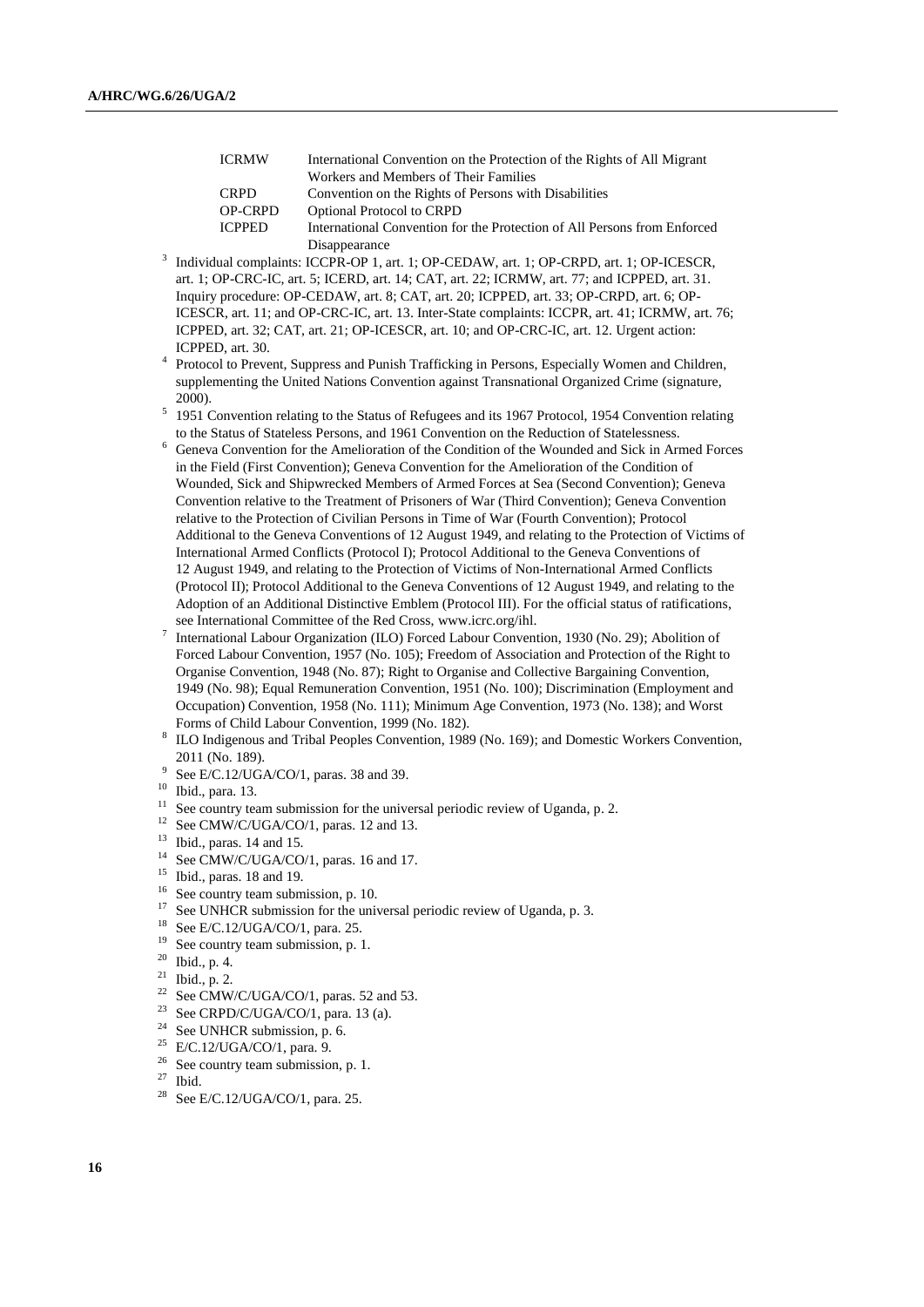- <sup>29</sup> See CMW/C/UGA/CO/1, para. 9.<br><sup>30</sup> Ibid. para. 9.
- $30$  Ibid., para. 9.<br> $31$  Ibid., para. 24
- $^{31}$  Ibid., para. 24.
- $^{32}$  See E/C.12/UGA/CO/1, para. 15.<br> $^{33}$  Bijl ages 10
- $\frac{33}{34}$  Ibid., para. 19.
- <sup>34</sup> According to article 5 of the rules of procedure of the Global Alliance of National Human Rights Institutions Sub-Committee on Accreditation, the classifications for accreditation used by the Sub-Committee are: A: voting member (fully in compliance with each of the Paris Principles); B: nonvoting member (not fully in compliance with each of the Paris Principles or insufficient information provided to make a determination); and C: no status (not in compliance with the Paris Principles).
- <sup>35</sup> The list of national human rights institutions with accreditation status granted by the Global Alliance of National Human Rights Institutions is available from
- http://nhri.ohchr.org/EN/Documents/Status%20Accreditation%20Chart.pdf.
- <sup>36</sup> See CEDAW/C/UGA/CO/7, para. 55.
- <sup>37</sup> Letters dated 27 August 2013 and 8 April 2014 from the Committee on the Elimination of Discrimination against Women addressed to the Permanent Representative of Uganda to the United Nations and other international organizations in Geneva. Available from [http://tbinternet.ohchr.org/Treaties/CEDAW/Shared%20Documents/UGA/INT\\_CEDAW\\_FUL\\_UGA](http://tbinternet.ohchr.org/Treaties/CEDAW/Shared%20Documents/UGA/INT_CEDAW_FUL_UGA_15063_E.pdf) [\\_15063\\_E.pdf](http://tbinternet.ohchr.org/Treaties/CEDAW/Shared%20Documents/UGA/INT_CEDAW_FUL_UGA_15063_E.pdf) and http://tbinternet.ohchr.org/Treaties/CEDAW/Shared%20Documents/ISL/ INT\_CEDAW\_FUL\_ISL\_13585\_E.pdf.
- <sup>38</sup> See CRPD/C/UGA/CO/1, para. 67.
- For the titles of special procedure mandate holders, see www.ohchr.org/EN/HRBodies/SP/Pages/Welcomepage.aspx.
- <sup>40</sup> OHCHR, *OHCHR Report 2014*, pp. 150-153.
- <sup>41</sup> See E/C.12/UGA/CO/1, para. 18.
- $\frac{42}{43}$  Ibid.
- <sup>43</sup> See country team submission, p. 2.<br><sup>44</sup> H O Committee of Eurents on the  $\ell$
- ILO Committee of Experts on the Application of Conventions and Recommendations, Direct Request concerning ILO Equal Remuneration Convention, 1951 (No. 100) – Uganda, adopted in 2015, published 105st ILC session (2016).
- $45$  See E/C.12/UGA/CO/1, para. 18.
- <sup>46</sup> ILO Committee of Experts on the Application of Conventions and Recommendations, Direct Request concerning ILO Discrimination (Employment and Occupation) Convention, 1958 (No. 111) – Uganda, adopted in 2015, published 105st ILC session (2016).
- <sup>47</sup> See CMW/C/UGA/CO/1, paras. 26 and 27.
- Se[e www.ohchr.org/EN/NewsEvents/Pages/DisplayNews.aspx?](http://www.ohchr.org/EN/NewsEvents/Pages/DisplayNews.aspx) NewsID=14275&LangID=E#sthash.6C8Kw51a.dpuf .
- <sup>49</sup> See country team submission, p. 2.
- <sup>50</sup> See E/C.12/UGA/CO/1, para. 32.
- <sup>51</sup> Ibid., para. 16.
- <sup>52</sup> Ibid., para. 15.
- <sup>53</sup> CRPD/C/UGA/CO/1, para. 5 (b).
- <sup>54</sup> Ibid., para. 9 (a).
- $^{55}$  Ibid., para.11 (b).
- <sup>56</sup> See country team submission, p. 3.<br> $^{57}$  Third, p. 4.
- <sup>57</sup> Ibid., p. 4.
- $^{58}$  Ibid., p. 3.<br> $^{59}$  Ibid. p. 4.
- $^{59}$  Ibid., p. 4.<br><sup>60</sup> See CRPD
- <sup>60</sup> See CRPD/C/UGA/CO/1, para. 29 (a).<br><sup>61</sup> See E/C 12/UGA/CO/1, para. 25
- <sup>61</sup> See E/C.12/UGA/CO/1, para. 25.
- $^{62}$  Ibid., para. 26.<br> $^{63}$  See CPPD/C/I
- <sup>63</sup> See CRPD/C/UGA/CO/1, para.31 (a).<br><sup>64</sup> See *C* 12/UGA/CO/1, para.26
- 64 See /C.12/UGA/CO/1, para. 26.
- <sup>65</sup> See UNHCR submission, p. 7.<br><sup>66</sup> E/C 12/UGA/CO/1 para 27
- E/C.12/UGA/CO/1, para. 27.
- <sup>67</sup> See CMW/C/UGA/CO/1, paras. 30 and 31.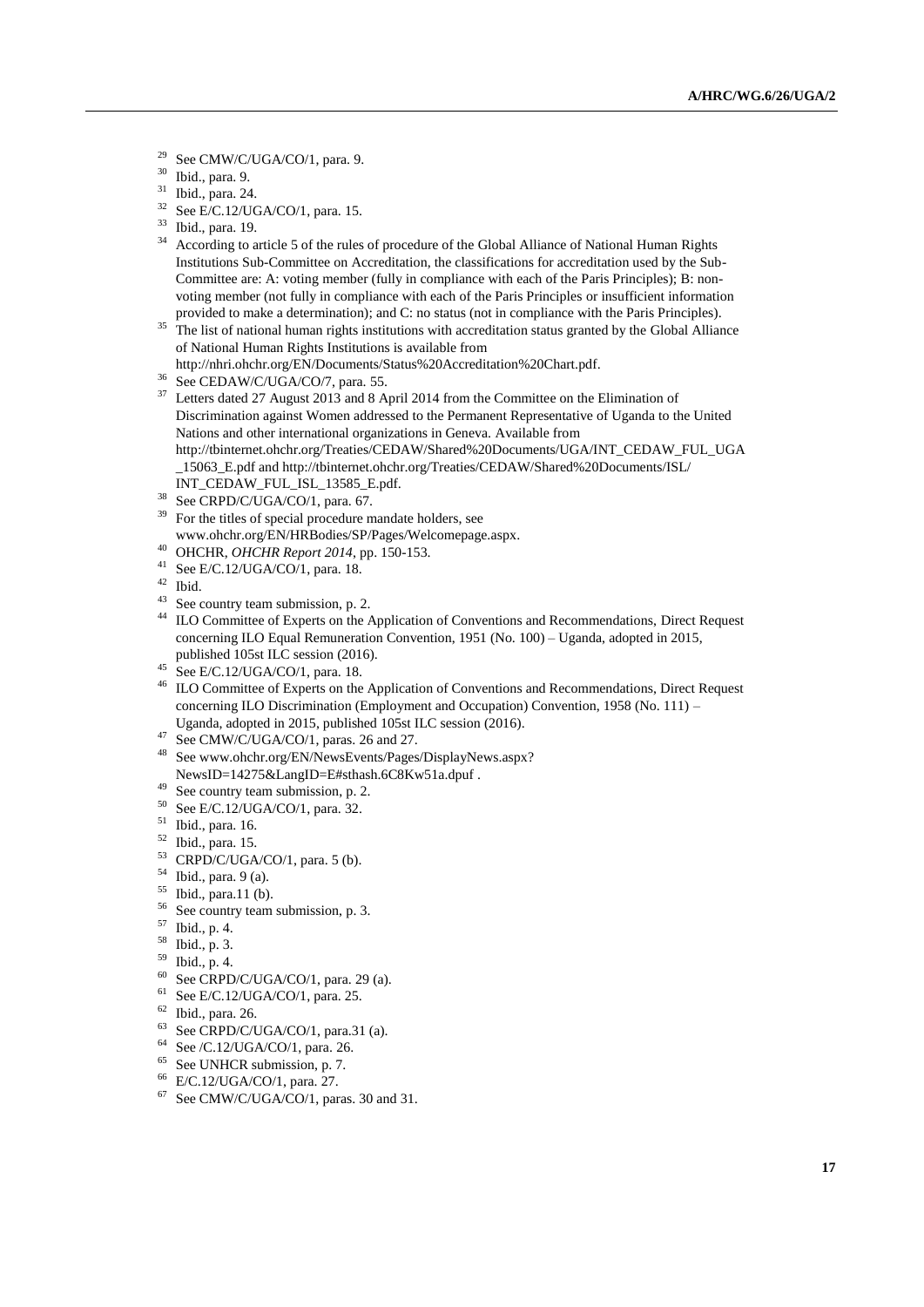- <sup>68</sup> See E/C.12/UGA/CO/1, para. 27.
- ILO Committee of Experts on the Application of Conventions and Recommendations, Observation concerning ILO Minimum Age Convention, 1973 (No. 138) – Uganda, adopted in 2013, published 103st ILC session (2014).
- <sup>70</sup> ILO Committee of Experts on the Application of Conventions and Recommendations, Direct Request concerning ILO Minimum Age Convention, 1973 (No. 138) – Uganda, adopted in 2013, published 103st ILC session (2014).
- <sup>71</sup> See E/C.12/UGA/CO/1, para. 27.
- <sup>72</sup> See CMW/C/UGA/CO/1, para. 53.
- <sup>73</sup> Ibid., paras. 48 and 49.
- <sup>74</sup> See E/C.12/UGA/CO/1, para. 26.
- $75$  Ibid., para. 6.
- <sup>76</sup> ILO Committee of Experts on the Application of Conventions and Recommendations, Observation concerning ILO Abolition of Forced Labour Convention, 1957 (No. 105) – Uganda, adopted in 2014, published 104st ILC session (2015).
- $77$  See CMW/C/UGA/CO/1, para. 33.
- <sup>78</sup> See country team submission, p. 3.
- <sup>79</sup> Ibid., p. 4.
- <sup>80</sup> See CMW/C/UGA/CO/1, para. 29.
- $\frac{81}{82}$  Ibid., para. 33.
- <sup>82</sup> See CRPD/C/UGA/CO/1, para.27 (a).<br><sup>83</sup> See E/C 12/UGA/CO/1, para.10
- See E/C.12/UGA/CO/1, para. 10.
- $\frac{84}{85}$  Ibid..
- <sup>85</sup> See country team submission, p. 2.<br><sup>86</sup> See E/C 12/LC A/CO/1, page 26
- See E/C.12/UGA/CO/1, para. 26.
- <sup>87</sup> See country team submission, p. 3.<br><sup>88</sup> See E/C 12/LC A/CO/1, pers. 27.
- <sup>88</sup> See E/C.12/UGA/CO/1, para. 27.
- <sup>89</sup> See country team submission, p. 3.<br><sup>90</sup> See www.obchr.org/EN/NewsEyer
- See www.ohchr.org/EN/NewsEvents/Pages/DisplayNews.aspx? NewsID=17081&LangID=E#sthash.qR3Zhbf2.dpuf.
- <sup>91</sup> See A/HRC/30/27, p. 38, and www.ohchr.org/EN/NewsEvents/Pages/DisplayNews.aspx?NewsID=16145&LangID=E#sthash.YyA
- XIgp7.dpuf.
- 92 See A/HRC/31/79, p. 72.
- $93$  See CRPD/C/UGA/CO/1, para. 57 (a).
- <sup>94</sup> See UNESCO submission, p. 19.
- <sup>95</sup> See country team submission, p. 5.
- <sup>96</sup> See www.ohchr.org/EN/NewsEvents/Pages/DisplayNews.aspx? NewsID=13617&LangID=E#sthash.THiHeMsc.dpuf.
- <sup>97</sup> See CMW/C/UGA/CO/1, paras. 36 and 37.
- <sup>98</sup> Ibid., paras. 42 and 43.
- <sup>99</sup> Ibid., paras. 44 and 45.
- <sup>100</sup> See E/C.12/UGA/CO/1, para. 21.
- <sup>101</sup> Ibid., para. 20.
- $102$  See CRPD/C/UGA/CO/1, para. 53 (a).
- <sup>103</sup> See E/C.12/UGA/CO/1, para. 22.
- <sup>104</sup> Ibid., para. 23.
- $^{105}$  Ibid., para. 28.
- See CRPD/C/UGA/CO/1, para.55 (a).
- <sup>107</sup> See E/C.12/UGA/CO/1, para. 24.
- <sup>108</sup> Ibid., para. 24.
- <sup>109</sup> Ibid., para. 31.
- 
- <sup>110</sup> See country team submission, p. 8.<br><sup>111</sup> See E/G 12/UGA/CO/1, page 20. See E/C.12/UGA/CO/1, para. 29.
- <sup>112</sup> Ibid., para. 30.
- <sup>113</sup> Ibid., para. 30.